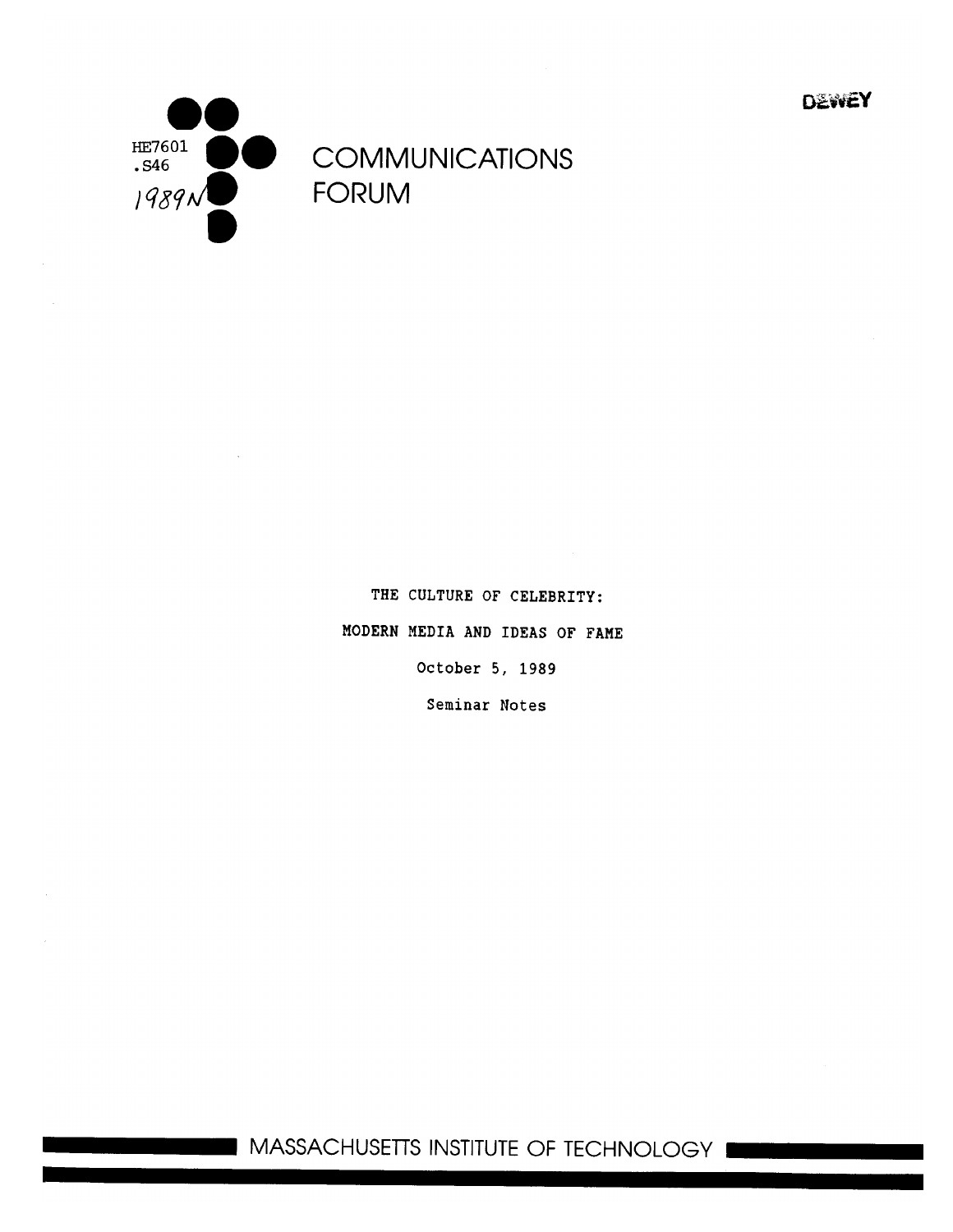# **MASSACHUSETTS** INSTITUTE OF **TECHNOLOGY**

COMMUNICATIONS FORUM

THE **CULTURE** OF CELEBRITY: MODERN MEDIA **AND** IDEAS OF **FAME** October **5, 1989** Seminar Notes

James Naremore, Indiana University Leo Braudy, University of Southern California David Thorburn, M.I.T. (session moderator) Antonio **J.** Botelho, Rapporteur

 $\cdot$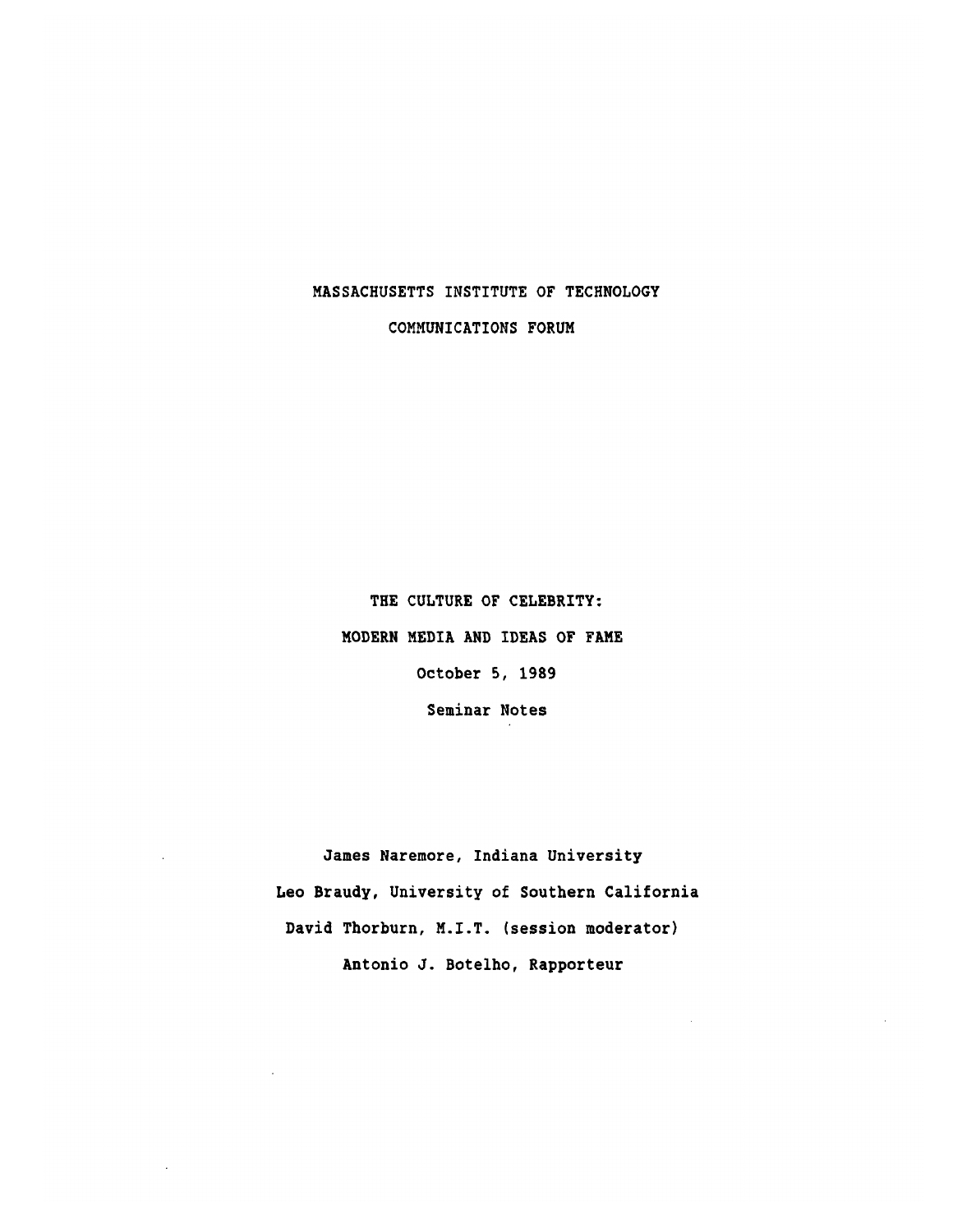Professor David Thorburn opened the session with a brief introduction. He mentioned that both speakers, James Naremore and Leo Braudy, belong to a special class of cultural critics. After doing distinguished traditional literary research both turned to film study relatively early in their careers.

The first speaker, James Naremore, professor of English and director of film studies at Indiana University. Naremore has recently published books on Virginia Woolf, Orson Welles, Alfred Hitchcock, and most recently, Acting in the Cinema, from which he will draw in his talk today.

Professor Naremore, commented that he was pleased to be speaking in the presence of Leo Braudy, whose writing on film had influenced his own work.

Naremore began **by** saying that for over one hundred years we have been observing human behavior through what Dziga Vertov called the "kino eye", a mechanical extension of our vision. From serial photography to contemporary television, technological devices have given us images that magnify, isolate, analyze and interpret the body and the face in action. Undoubtedly, our consciousness, our cognition, our way of seeing has been affected **by** this process. Acting, or the theatrical "presentation of self" has also been transformed, although the precise nature of this change is difficult to pin down. He went on to say that he finds only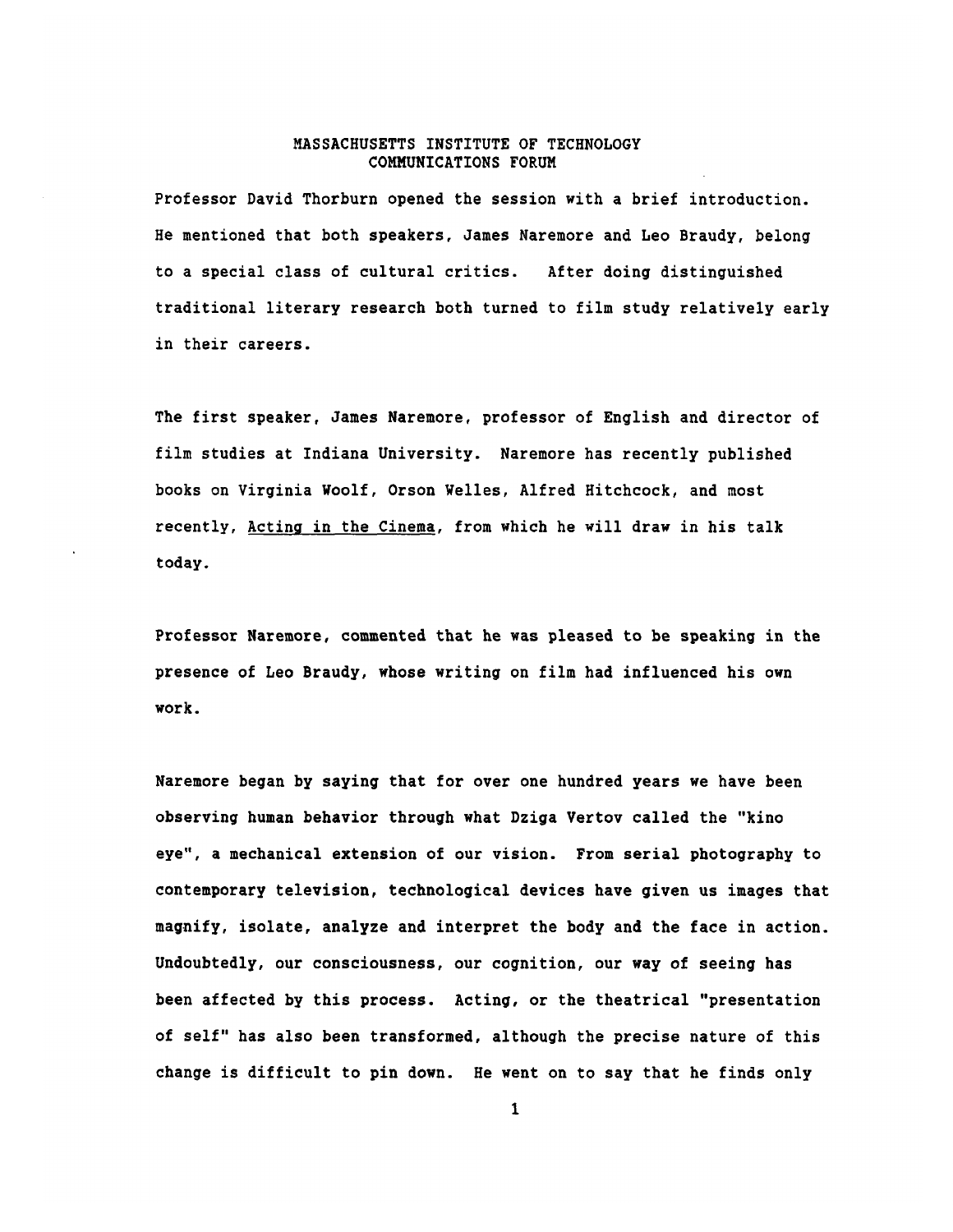two essential differences between acting in the media and acting on stage, and neither of them have anything to do to do with expressive technique per se.

First, Naremore observed, acting in the cinema (and television) is different from acting on the stage because the existential bond between the performer and the audience is broken. The two groups that constitute a theatrical event, the performer and the audience, are not present to one another; they cannot momentarily change places, and the performance is not affected **by** the behavior of the group watching.

Second, he continued, the cinema is capable of synthetically reconstructing images of the body. Film is the only medium in which it is not only possible but normal to have multiple actors portray a single role. The result of these two features of cinema, he remarked, is that even though the actors' bodies are seen in much more detail, they are not actually present. They have been transformed into what Jean Baudrillard would call "simulacra."

He then went on to address the more narrow, albeit complex, problem of film acting as an art form in the 20th century. Does film acting require skills and modes of behavior that are relatively different from theater? To what extent does it comprise a specific art determined in some way **by** technology? As an answer, Naremore began **by** saying that we first have to look briefly at the history of acting. He said that

 $\mathbf{2}$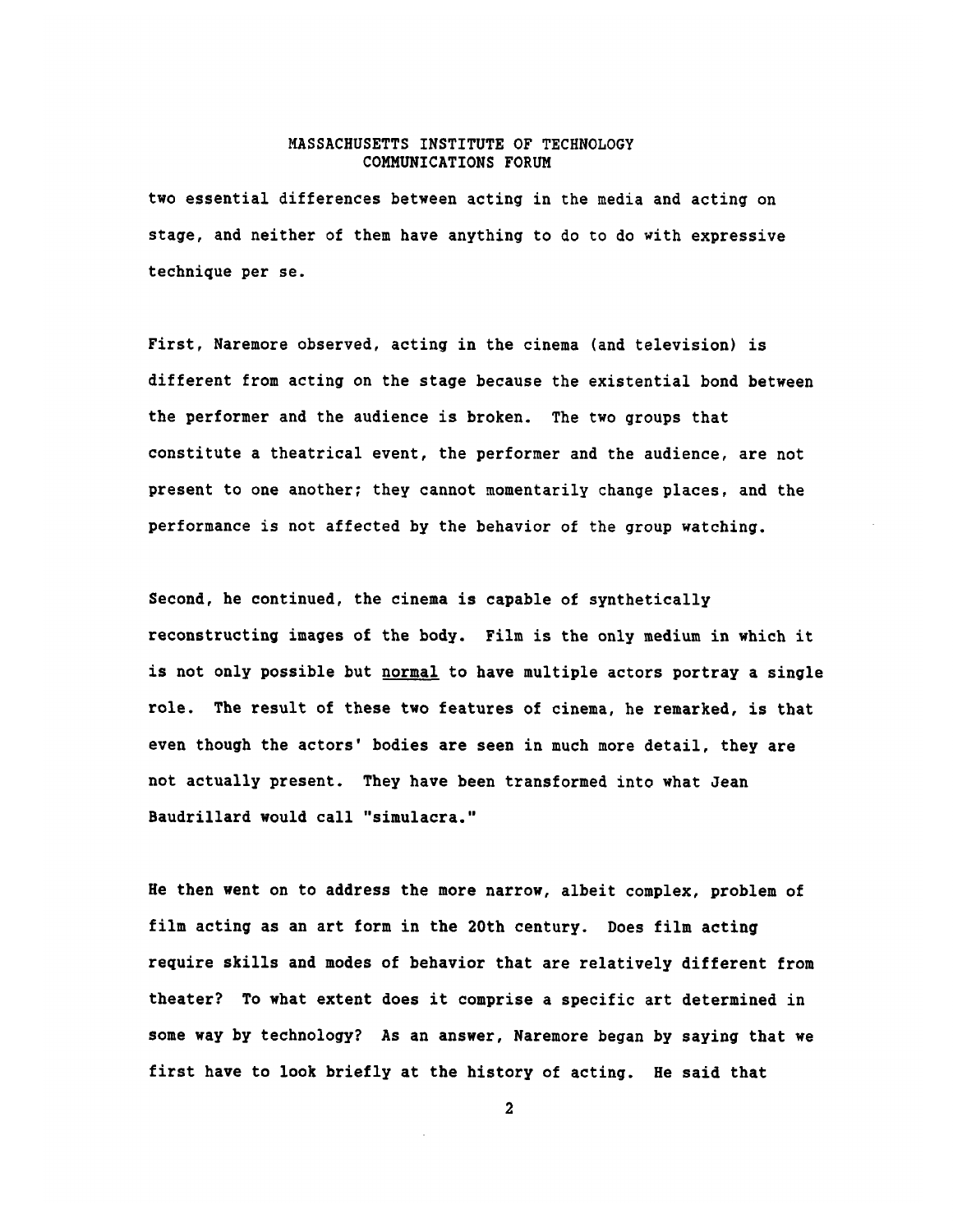Hollywood press has often described movie actors as if they were merely presences like found objects or dada art. As a result we have the famous (and apocryphal) story of Lana Turner, who was supposedly discovered in a soda shop wearing a sweater. We may doubt such myths, he continued, but we know that behavior on the screen can be manipulated **by** editors and photographers. In fact, no less an authority than Alfred Hitchcock once described good movie acting as "doing nothing extremely well." Indeed, some of the most striking performances in the history of the medium have been accomplished **by** animals, infants, and amateurs.

Despite all this film acting usually requires a specialized skill. Most of the classic stars were formally trained in the theater. Naremore remarked that during a crucial period between **1850** and **1915,** when the industry was creating a director-centered mode of production, a featurelength format, and a star system, many of the key personalities in movies were enlisted from the ranks of stage performers. **D.** W. Griffith and Lilian Gish, for example, were deeply familiar with theatrical techniques and they helped create the behavioral language of silent film **by** adapting an old art to a new medium. Naremore then said that when movies began to talk, a second wave of theatrical personnel came to Hollywood. Rouben Mamoulian, George Cukor and other Broadway directors began their film making careers during this period, as did theatrically trained actors like Humphrey Bogart, Clark Gable and Spencer Tracy. For a brief time in the 1920s, Lev Kuleshov and the Soviet avant-garde tried to devise a cinema-specific style of performance based partly on the

 $\overline{\mathbf{3}}$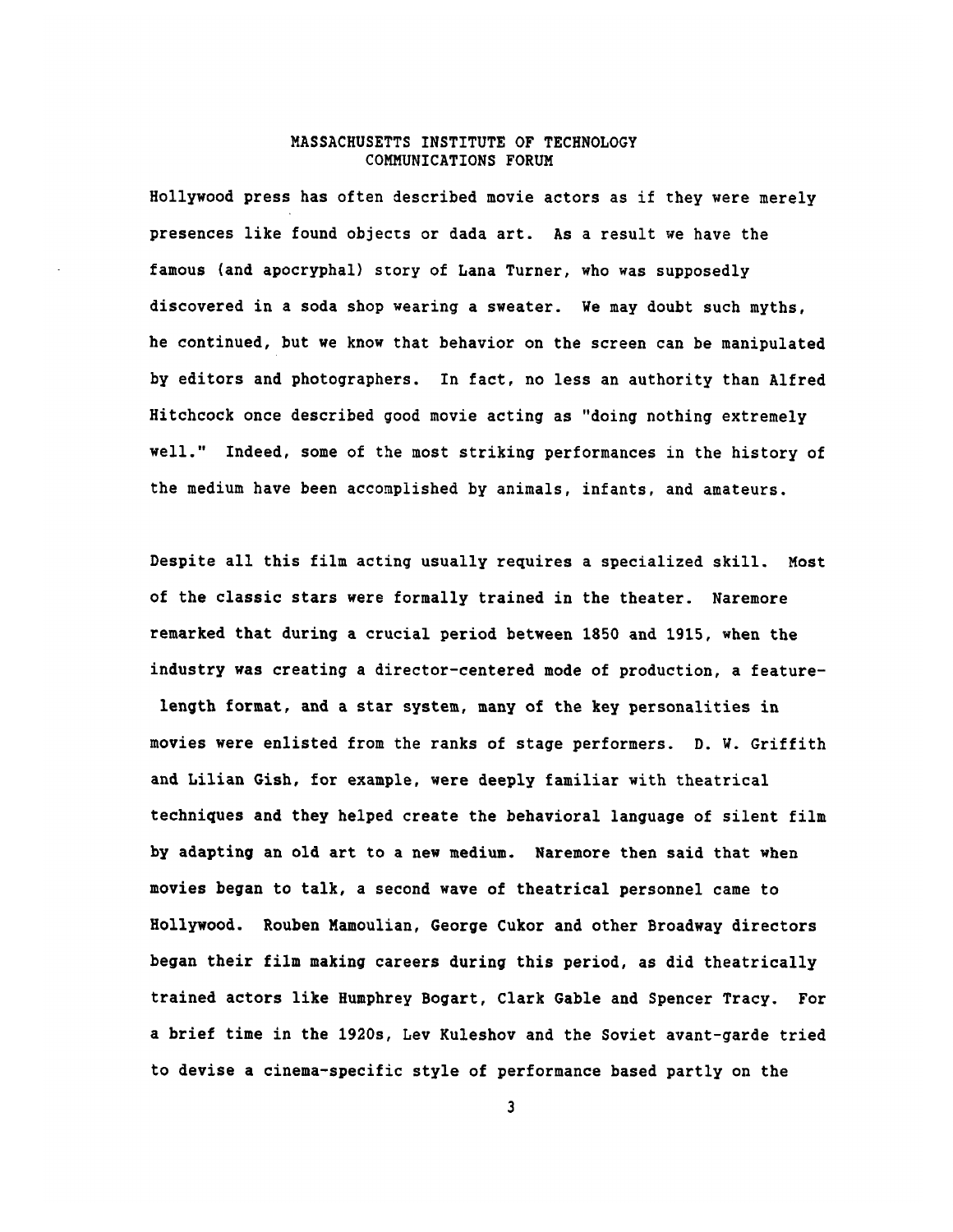jerky, hyperbolic look of American silent comedies and melodramas. In general, however, film acting has always been guided **by** developments on the stage.

Naremore then stated that the behavior of people on the screen seems to be influenced less **by** technology than **by** broader kinds of cultural development that were felt first on the stage and then in the cinema. In this regard, he noted, it is interesting that the movies became a popular art form during a period when theatrical acting was undergoing a significant change. For several hundred years, in a process that we can trace all the way back to the beginning of Western theatre, actors were trained in what came to be known in the 19th century as the "pantomime" tradition. This term does not refer to silent performers, although we have a tendency to think of silent movies when we think about pantomime. It refers instead to the mastery of standardized melodramatic poses and expressive gestures.

Naremore went on to speak of a series of "pantomine" textbooks on acting produced in the 19th century, the most famous in English being Henry Siddon's **A** Practical Illustration of Rhetorical Gesture and Action, and Gustave Garcia's Actors Art, both published in **1882.** These books, he said, offer a series of illustrations of poses and facial expressions which the actor is expected to master. This was later known in some acting circles as the "cookbook" tradition of acting.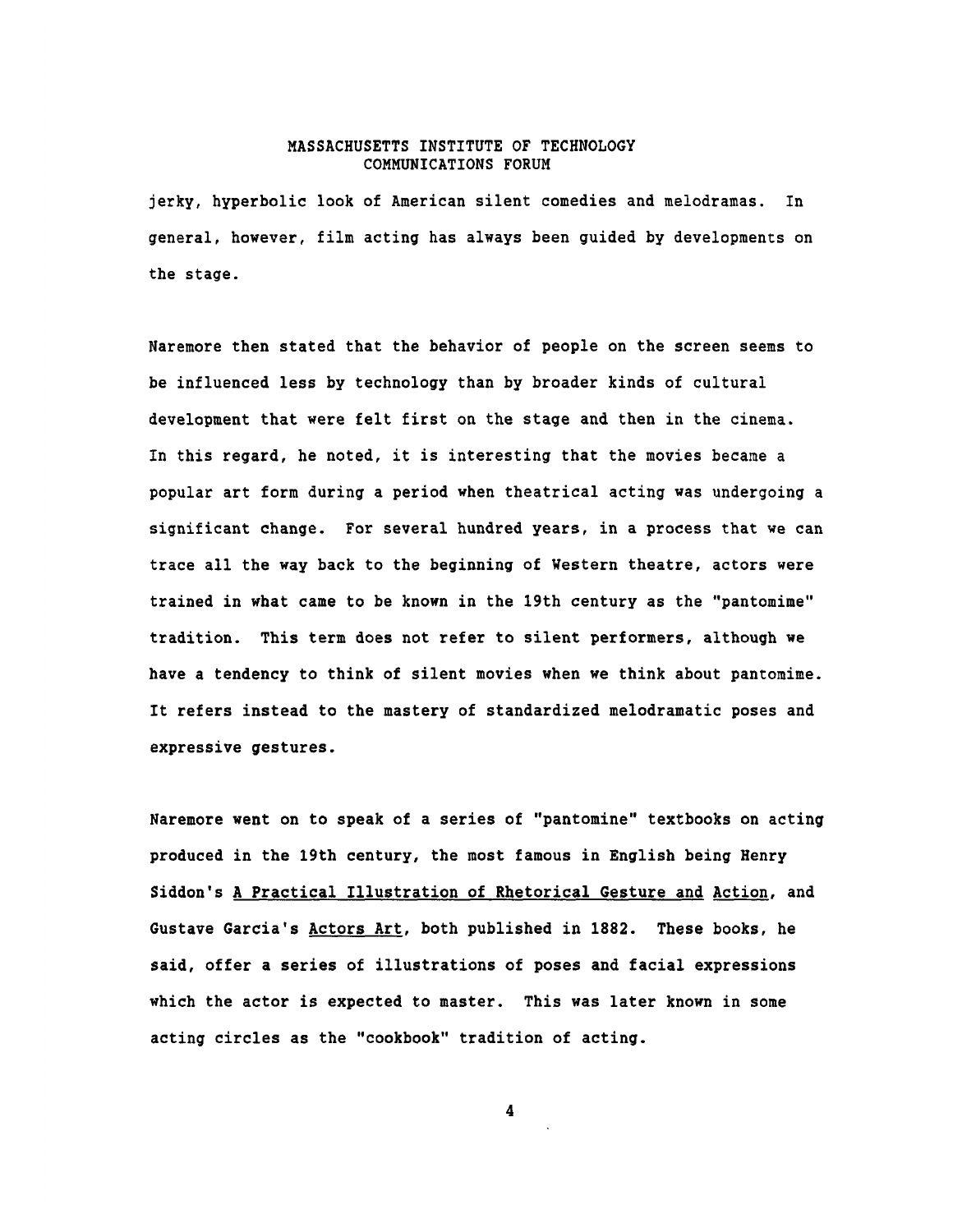He then showed some illustrations from books, that were influential on American actors at the turn of the century. **A** first set of illustrations came from a book **by** Edmond Shaftsbury titled Lessons in the Art of Acting, published in **1889.** The popularity and pervasiveness of these books can be traced back to the work of a Parisian elocutionist named Francois Delasarte, who was interested in what he called the "semiotic" function of gesture (In fact he used the word semiotic before writers like Pierce or Saussure). Naremore also showed illustrations from a Charles Aubert's book, The Art of Pantomime, published in the **US** in **1927,** long after pantomine had been abandoned on the stage. Here the "semiotic" is more complex. He observed that Aubert seemed to be addressing his book to aspiring actors in silent movies. He also noted that Aubert's book included "close up" of facial expressions as well as bodily poses.

He stated that **by** the time this book was written the pantomime tradition was practically gone. Between the 1880s and the 1920s **--** under the influence of psychologists like Freud and Bergson, playwrites like Ibsen and Shaw, and directors like Stanislavski **--** psychological realism had become the dominant form in the theatre. During this period acting grew less "stagy," and players learned a variety of techniques to convey socalled "inner" emotions. Acting moved from semiotics to psychoanalysis in this period. **D.** W. Griffith, he noted, was aware of this trend. In fact he had acted Ibsen on the stage, and when he came to the movies he tried to impart what was current in the theatre, advocating what he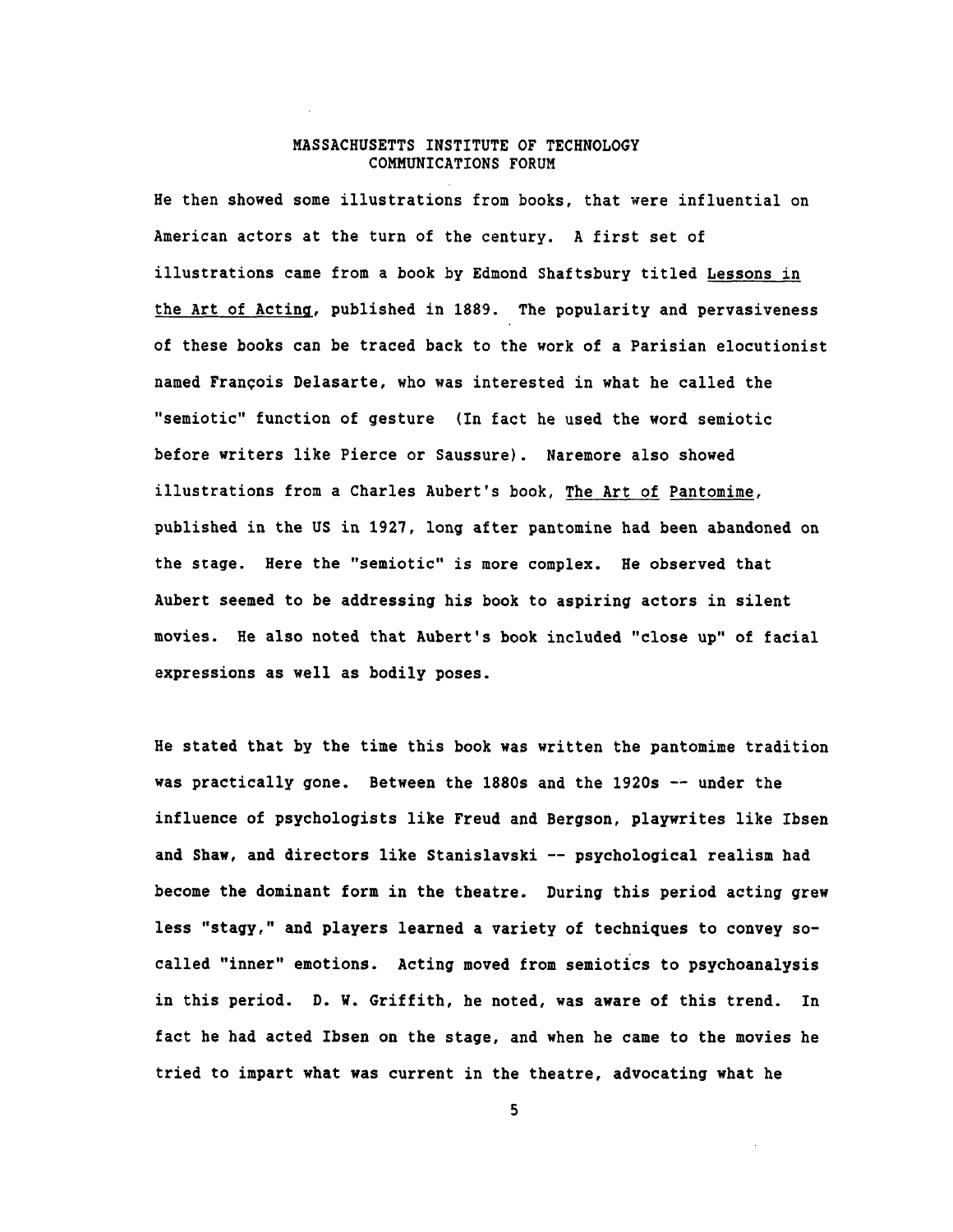called "the values of deliberation and repose." Griffith's vivid closeups required naturalistic acting techniques. But at the same time he was also directing silent melodramas, and despite his theoretical commitment to realism, his actors necessarily relied on the tradition of pantomime. In much the same fashion, Charlie Chaplin's major films employed both stylized body language and psychologically realistic close ups, as if the media was now split between two acting practices: on the one hand a newly-emergent naturalism, and on the other hand, the more traditional form of pantomime.

Naremore then remarked that with the advent of talkies the situation changed completely. He proceeded to say that **by** the early 1930s Hollywood was fully committed to a low-key, virtually invisible acting technique. Movies immediately borrowed established devices from realistic theatre, such as overlapping dialogue, and learned to avoid players with voices from the old fashioned elocutionist school. Meanwhile, teachers of acting, particularly in the United States, began to pay less attention to the body and more attention to the psyche. One might think that because of all this actors abandoned pantomime, but this is not exactly the case. In fact, he said, if you look at images from Aubert's book and compare with images from classic studio movies, you can see that the actor might well have been deciding how to do this close up **by** internalizing a familiar gestural "vocabulary." If under the stylized expression of Joan Fontaine in Suspicion we were to put a little caption, "Oh it will drive me mad!", we would have something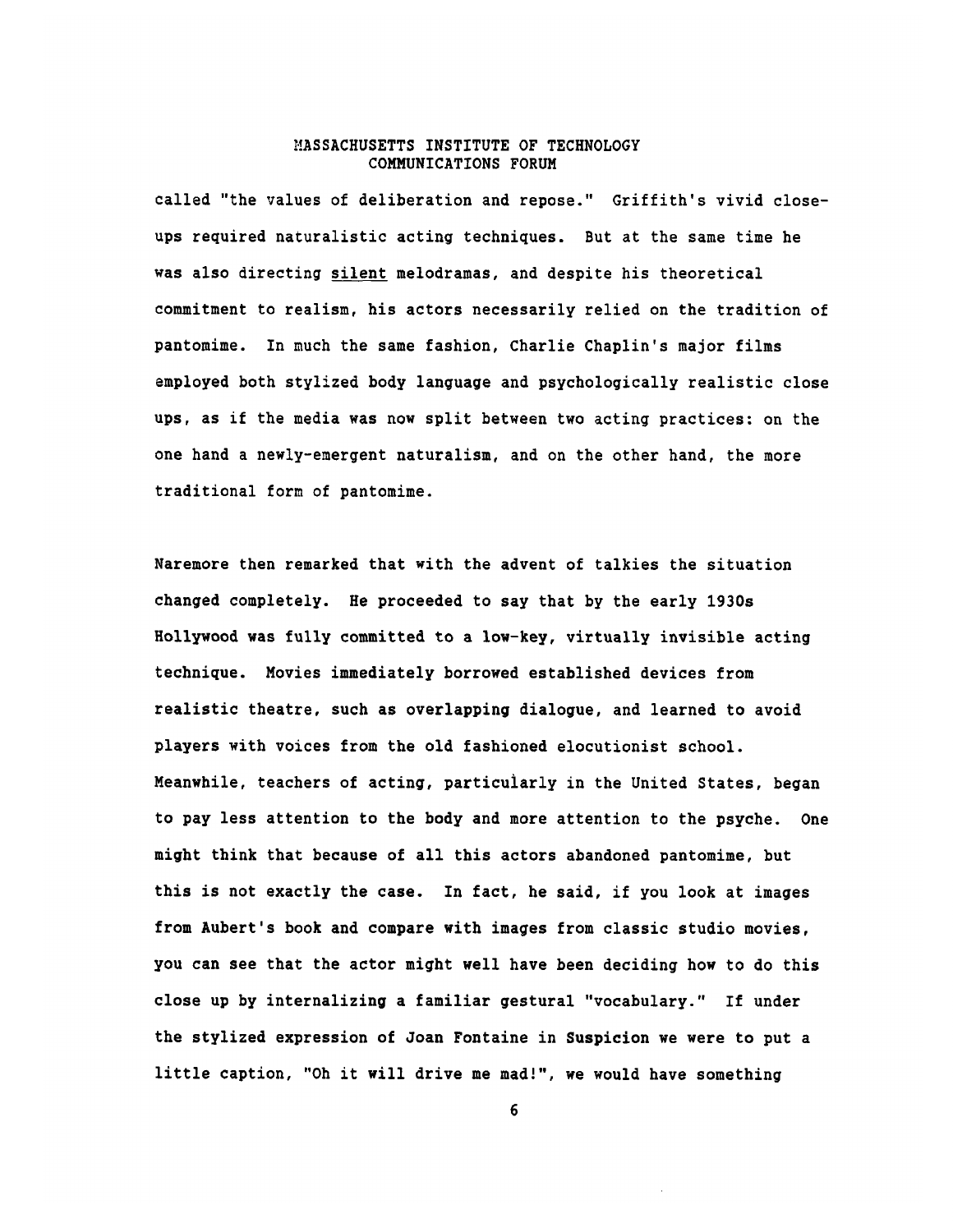similar to the old tradition of books on pantomime. Movies that were done in montage form particularly encouraged this technique. Think of the shower scene in Psycho or the scene of Cary Grant being chased **by** the airplane in North **by** Northwest. In such cases, the actor has to register a conventional facial expression in a brief time, indicating a specific emotion. Thus Peter Lorre once described the task of movie actors as "facemaking."

Naremore then asserted that what has happened in 20th century performance in the movies is that instead of relying on the old books for a codified set of gesture, the actor relies more on an ideolectic. He then gave two closeups of James Stewart, one from Rear Window and one from Vertigo. Whenever Stewart wants to express anguish he immediately raises his hands to his mouth and bites his knuckles. According to Naremore, there is a kind of repertoire of gsstures that each actor internalizes. In fact, we could make up a book like Aubert's for contemporary actors, discovering many conventionalized poses and gestures.

But acting is not taught in that fashion today. Not surprisingly, Stanislavski exerted a strong influence on movies, and continues to do so. Many of America's greatest stars, from May Marsh to Gary Cooper, could be described as intuitive Stanislavskians. He proceeded to say that because people on the screen are tightly framed and magnified, film acting often involves what Stanislavski calls "gestureless moments."

 $\overline{7}$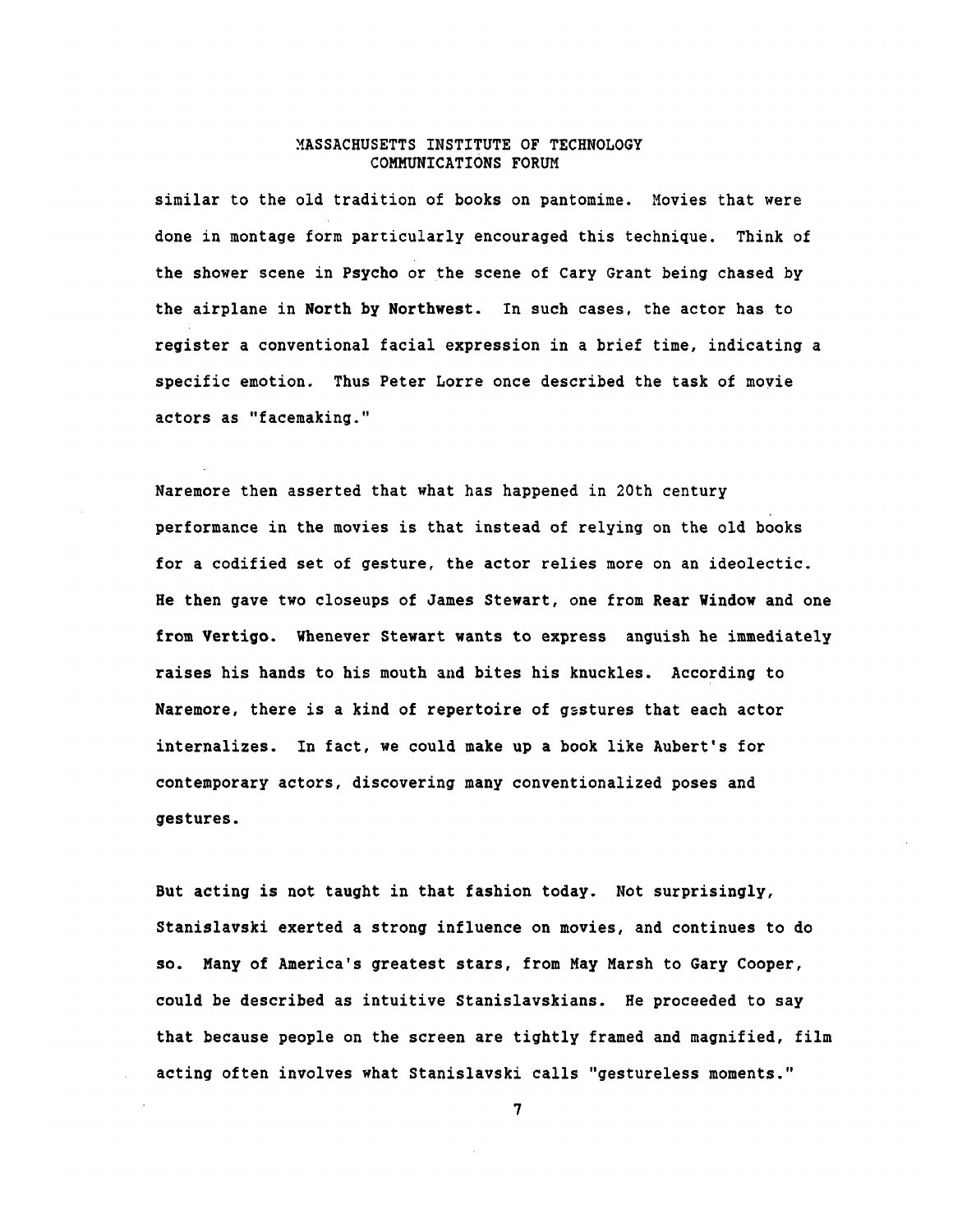Players frequently convey emotions to us in movies with some small movement of eyes, using some form of "affective memory" to make their portrayal effective. By the same token the movies give special emphasis to what Naremore calls the "biological" dimension of performance. Robert de Niro's fatness in Raging Bull is an obvious example. But he asked us to also consider also how the movies have made us aware of many other, involuntary forms of biological expression. Movies frequently explore natural signs of aging on the faces of stars and in many instances players have relied on bodily symptoms such as blushing or visibly pulsating blood vessels to convince us that they are "living the part."

Naremore went on to say that in the period after World War II, Elia Kazan in the Actors Studio helped to make this tendency more overt. Lee Strasberg became the moderator of the Actor's Studio and his version of Stanislavski system, dating back to experiments of the Group Theatre in the 1930s, was widely associated with the remarkable movie performances of Montgomery Clift, James Dean and Marlon Brando. In the 1950s a new type of brooding, slightly rebellious, male star was born and Strasberg became a guru for a generation of American actors. Unfortunately, Strasberg's method consisted largely of "inner work" on the actor and it turned theatrical training into a kind of psychological therapy. The Actor's Studio contributed to a powerful strain of social realism in the cinema and helped to divert performances from elitist paths. At the same time the Actor's Studio fed the star system and its ideas were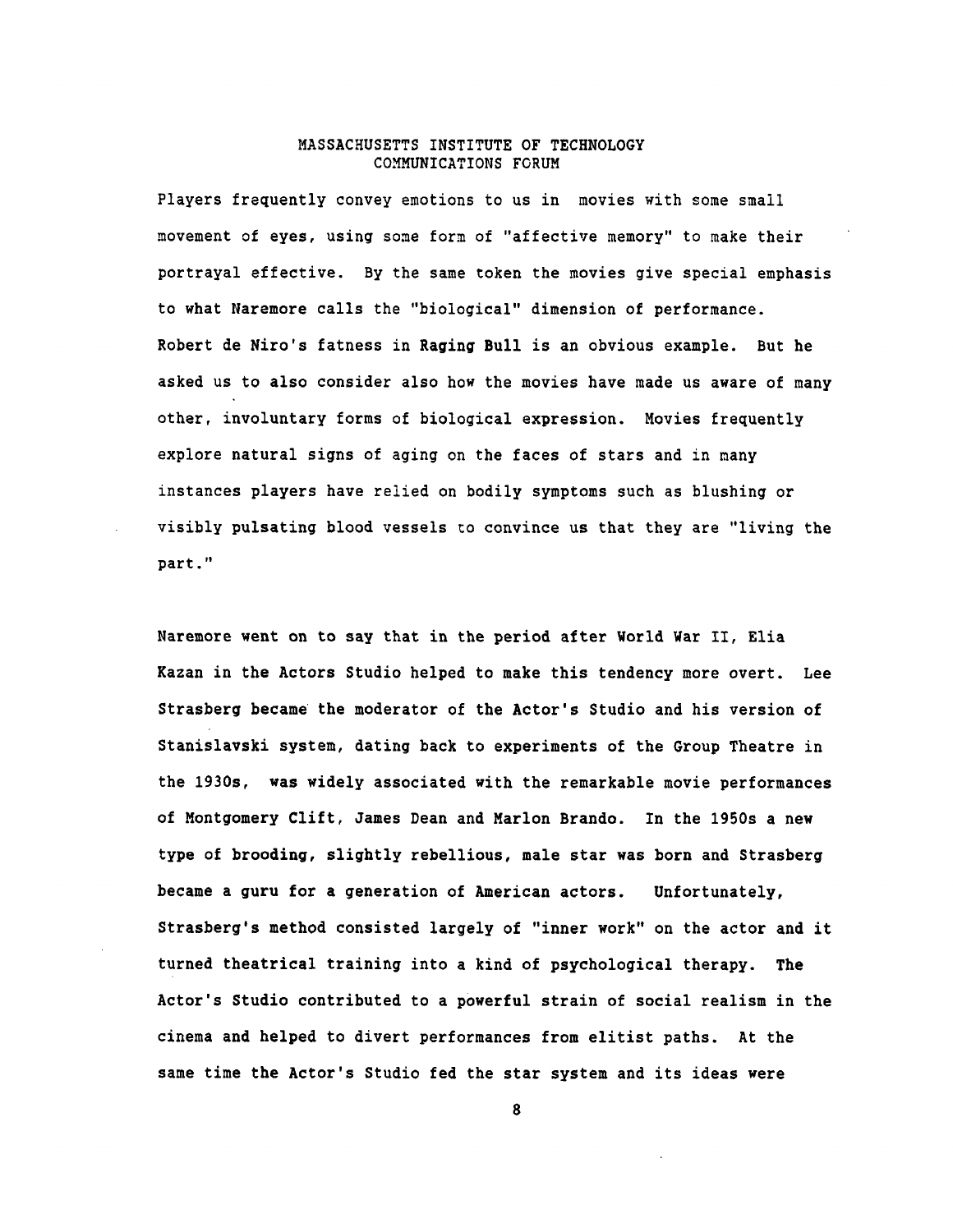incorporated into mainstream Hollywood practice. It cannot be regarded as radical or revolutionary practice, and it derives once again from theatre. The Method devalued acting in the comic or deconstructive mode, unwittingly reinforcing the popular notion that actors somehow are the role they play.

Naremore concluded that we should certainly have to recognize the achievements of Strasberg, whose students included people like Jack Nicholson, **Al** Pacino and Jane Fonda. But we ought to be careful not to identify naturalism with good movie performances. Other approaches, he remarked, are no less cinematic and are equally deserving a study.

He commented that probably the last flowering of pantomime in the movies was the German silent cinema. For example, one can find pantomime acting in scenes of Fritz Lang's Metropolis, but the style here comes not from the 19th century "cookbook" tradition, but from German expressionist theatre. This sort of thing has not disappeared completely; it has been revived brilliantly **by** performers such as Robert Mitchum in Night of the Hunter, where Mitchum draws on the old Delsartian tradition of theatrical rhetoric to play a demented Southern preacher.

He remarked that comic acting also has a much older tradition, derived from circus, from vaudeville, and from a long history of clowning on the stage. It is like the semiotic tradition. Thus the best movie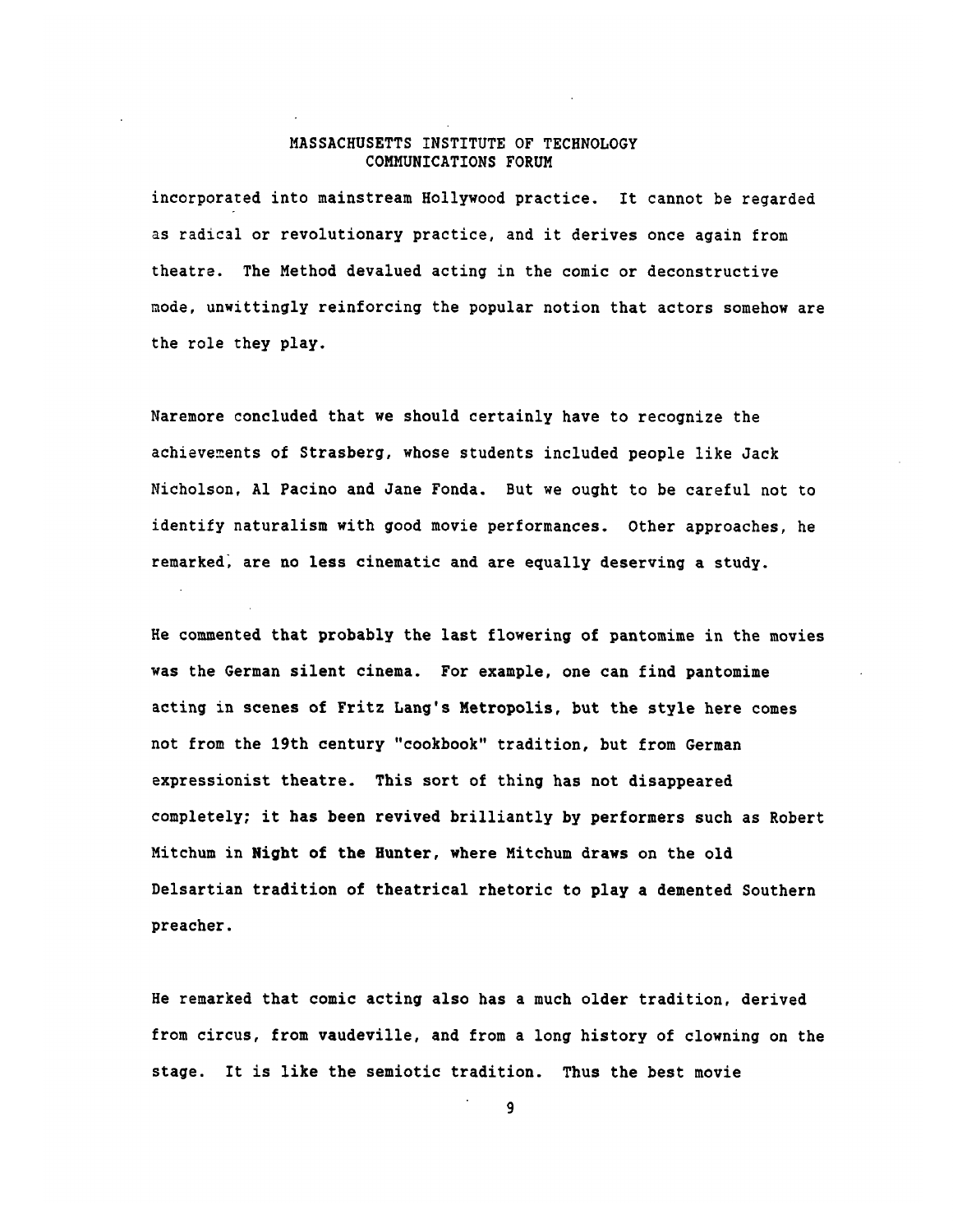comedians **--** from Buster Keaton to Cary Grant, and from Mae West to Steve Martin **--** have possessed physical skill and the ability to peek slightly through their roles.

In this regard, he noted that radical and avant-garde performance takes the comic a process a step further, often driving a visible wedge between the performer and the character. The great theorist of such technique, he said, is Bertolt Brecht, whose ideas for the theatre have had an important impact on cinema, most notably on the films of Jean-Luc Godard. Nevertheless, film actors cannot directly adopt the methods of Brecht, for the simple reason that movies are a form of mechanical reproduction. In cinema, as he mentioned before, the existential bond between the performer and the audience is broken and the actor becomes an imaginary signifier projected on the screen. As Brecht himself recognized, movies turn the audience into more or less isolated dreamers. Films have enormous publics but they always set up a barrier analogous to the fourth wall of naturalistic theater. In this circumstance a performer can never collaborate with an audience to transform the world. She or he is just an image, a part of the generalized economy of signs.

The following speaker, Leo Braudy, Leo Bing Professor of Literature at the University of Southern California, has taught at Yale and Columbia, and is the author of a number of books on cultural history, literary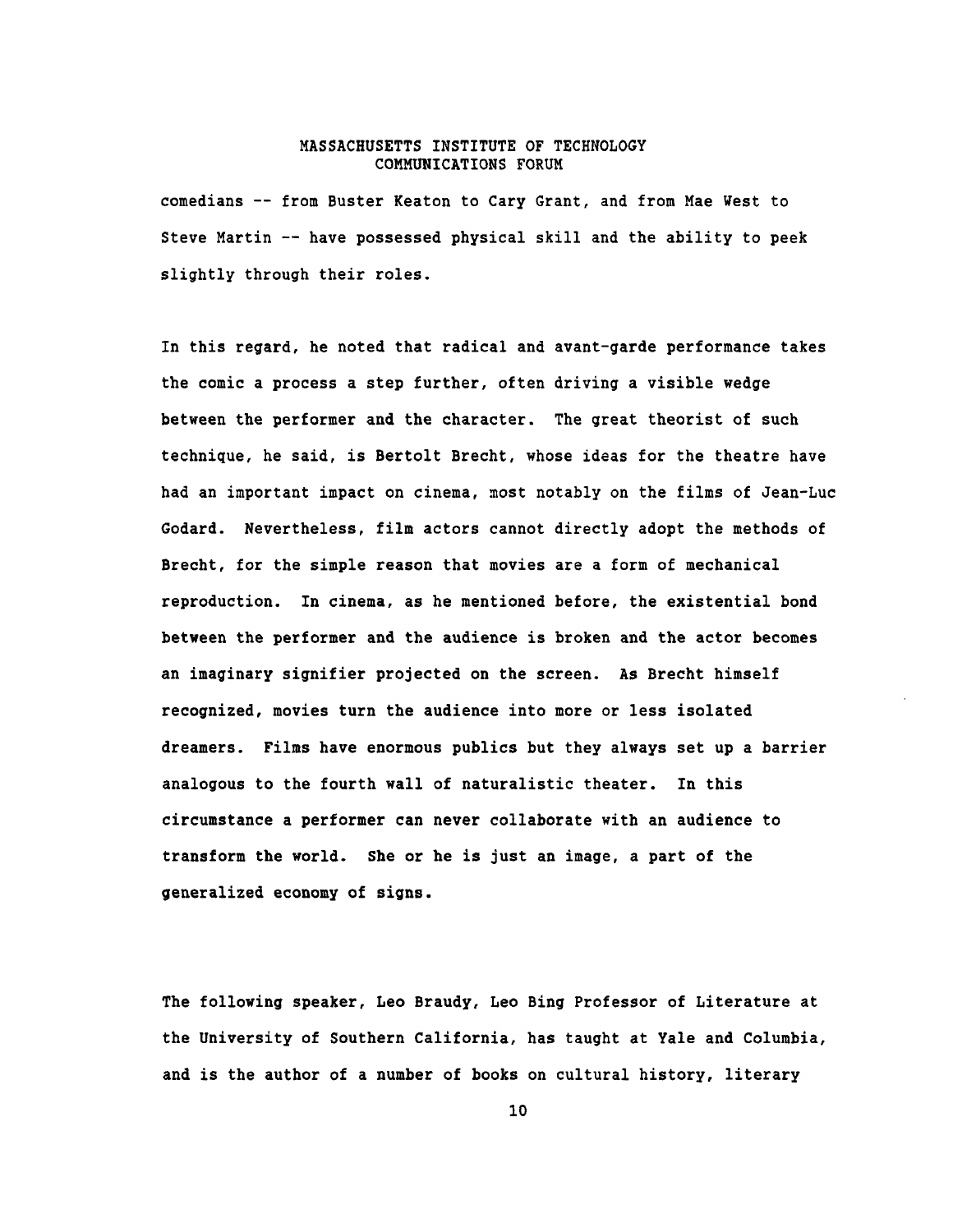study and film study. His most recent book is a history of ideas of fame, The Frenzy of Renown: Fame and Its History.

Professor Braudy began **by** saying that fame is everywhere, we talk about it so much that we think it is a twentieth century invention. But, he argued, that from his historical training he can tell that fame is not so new. During the 18th century, for instance, everybody talked about fame as transcendental.

The 18th century standard for fame is Rome, they talk about Cicero, Caesar. Following this trail of history, he continued, you can find that the Romans always talked about Alexander the Great, where we can locate the genesis of our own idea of fame.

The basic armature of his book, Braudy said, is the contrast between the classical fame, Greek attitudes toward fame as they are codified in Rome, and on the other hand Christian, or Judeo-Christian attitudes towards fame as codified **by** the Church fathers.

In the classical Greek attitude, he explained, fame is immediate public performance. Specifically in our modern terms that of the general, of the politician, of the order. What the Romans really do to this attitude is to create an engineered public life, a society that is pervaded **by** worrying about, preoccupied about what does it mean to be in public. Romans invented public schools, that is the idea of public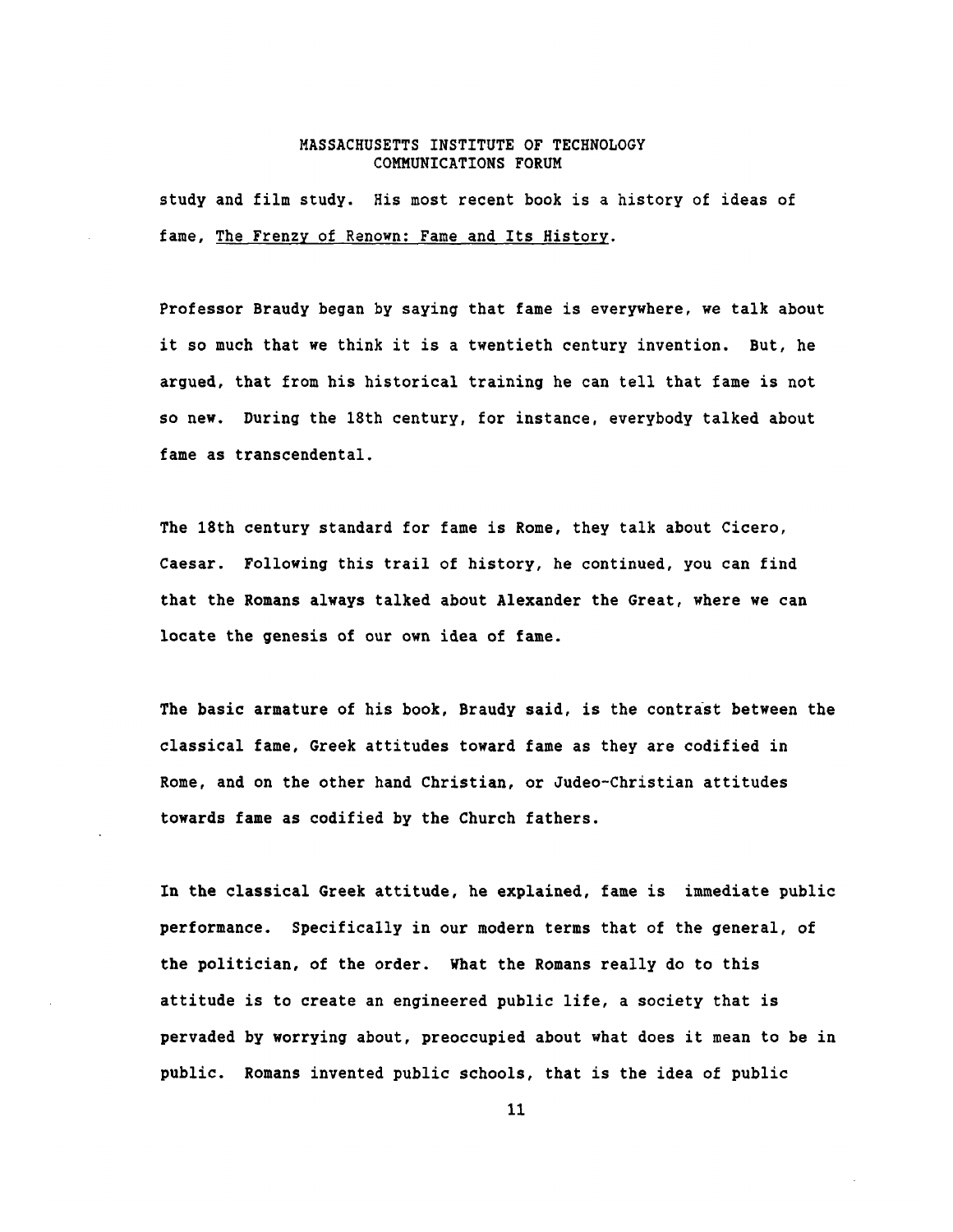learning as opposed to tutorial learning on a one to one kind of learning.

On the other hand the Judeo-christian attitude, particularly more Christian than Judaic defines itself in opposition to Roman values. The crucial difference is in what a person is. What a person is, what is the reality of a person, in the Roman sense is situated in the way we come off to other people, how we impress other people. In the Christian sense, of course, it is the soul. Replacing the immediate audience of other people is, of course, the audience of god.

In fact, Braudy emphasized, if other people approve you, usually means that you are a bad Christian, that is your action has to impress God not others. This comes up again in different forms later in the history of fame. One of the more intriguing 19th century variations is the idea of avant-garde. That is the artist does not want to be commercially successful, because that means that he is merely commercially successful, that means that his art is merely a commodity. As early Christians looked to God as audience the avant-garde artist looks to posterity as his audience. He will be only justified **by** the future. A secularization of that attitude they are both looking out to an invisible audience. Now, he said within the history of western culture these two basic attitudes, the immediate audience versus the invisible audience, the physical self versus the invisible soul, are mediated **by** art. The artistic object of an artist in the Renaissance taps into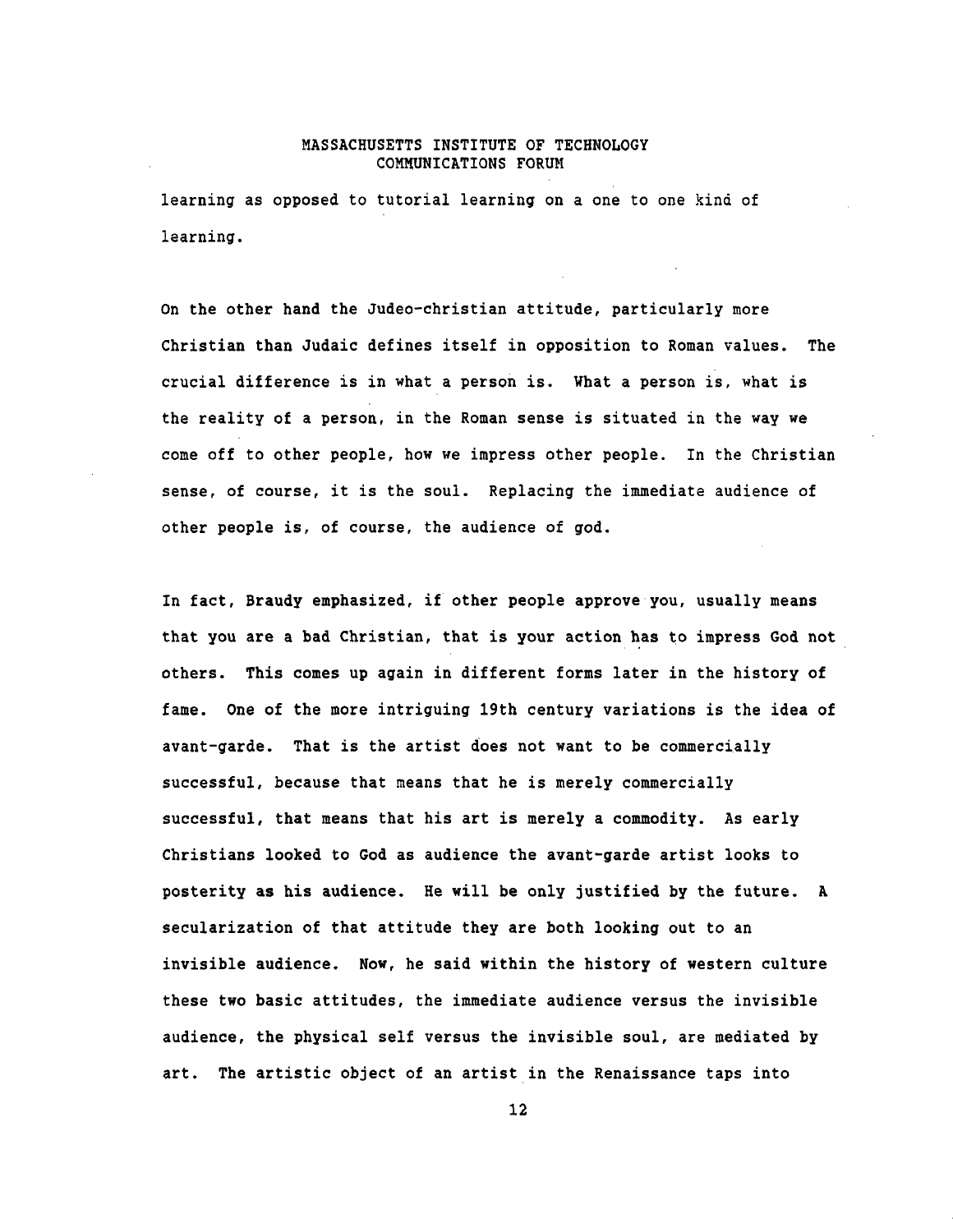invisibility, into spiritual pathways that are not based on physical.

The next and perhaps most crucial step for our own period occurs in the late 18th century. The French and American revolutions caused the democratization of fame. The democratization of fame changes the kind of society, and the kind of political culture, and therefore the kind of fame to which people aspire.

There seem to be three basic elements to look for in the history of fame in any given period. One is the available media. It is different having your image stamped on a coin from a performance on television. The second, it is the political system. Fame in a monarchy is very different from fame in a democracy. Fame in a monarchy is based on a pyramidal structure at which at the top is the king, and one cannot get past him, or can never become the king. The top is never available to you. But fame in a democracy, in contrast, has many peaks of ambition, many possibilities. And so many possible modes of aspiration.

The third element is the idea of what a culture believes a perfect person is, not necessarily in terms of status, but in terms of perfection. In the Christian culture, the most perfect, pure person is someone whose spirituality has been expressed. This would not be true in a Roman culture. In the democratic revolutions the two elements, the classical and the christian, the spiritual and the physical in the idea of performance come together. **A** bit in France, even more saliently in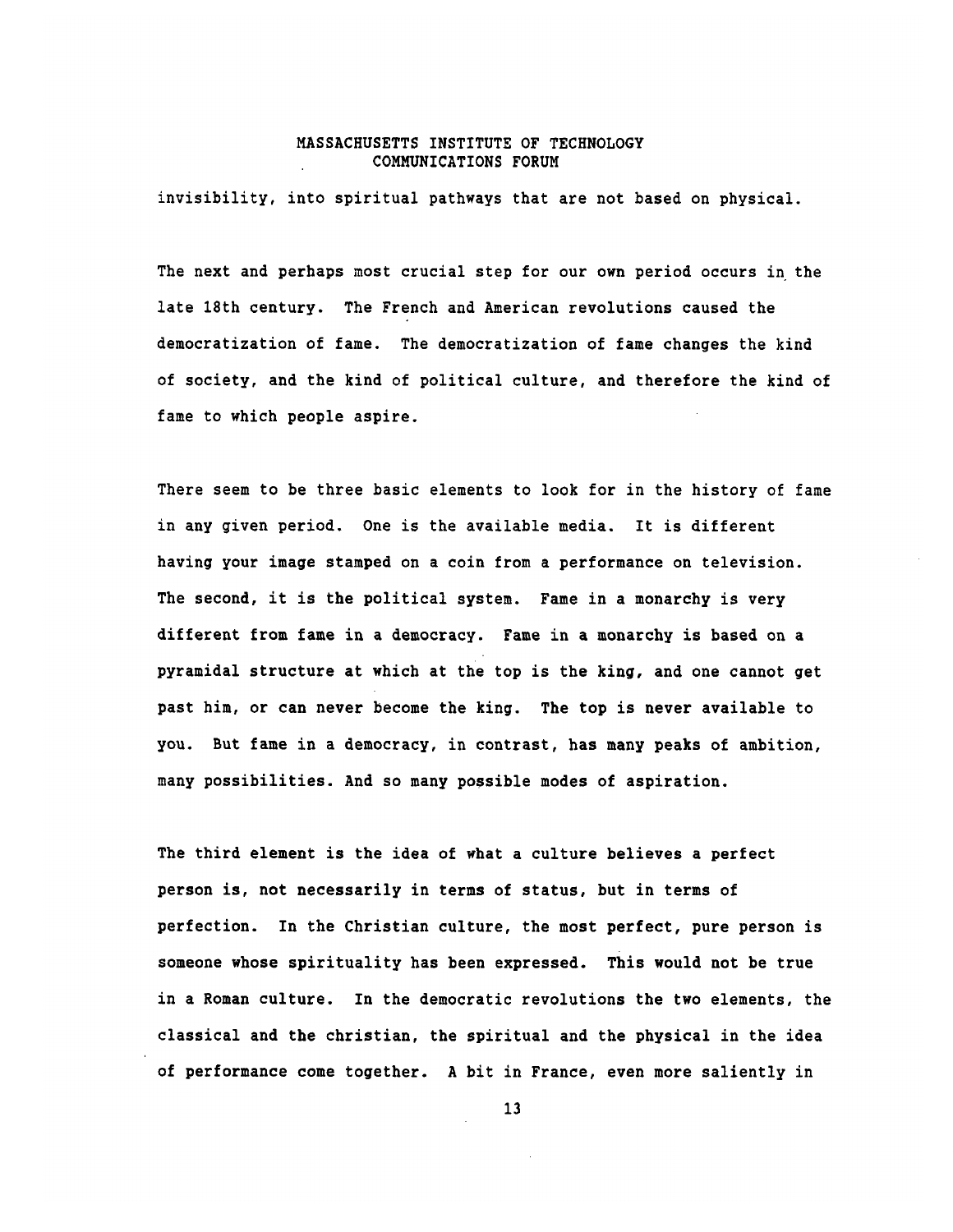the United States. Because the United States is the political culture that was created on purpose. Everything is premeditated. The symbols are all premeditated. Part of that historical background is responsible for the way we are constantly renegotiating our basic symbols, renegotiating what it means to be an American. The sense of "americaness" partakes of both the immediate and the spiritual. He further said that this was what happens to fame as it happens to the whole idea of public nature in America. This American notion of fame, in contrast with the history of fame in which there was a crucial opposition between the Roman physical element and the Christian spiritual element, crosses overs so that physicality, physical fame, in America itself becomes a spiritual category.

Here, he said he wished to crossover a bit to the idea of the actor. Certainly, in European cultures, and in Western culture in general up until the 19th century the actor is generally viewed as a negative figure, and particularly a figure that appeals to darker instincts in people. For Christians at that time, he elaborated, the more fame a writer a polemicist might have the more negative he is. He then offered a quotation from a late 17th century bishop on this topic. This he said, is a Catholic French attitude but it is very comparable to English puritan attitudes in 17th century. The puritan lack of interest in the psychology of acting, the idea that role play is a sham in some way and the idea that someone who plays a role well is a hypocrite. He went on to elaborate that there is something about acting, hypocrite is in fact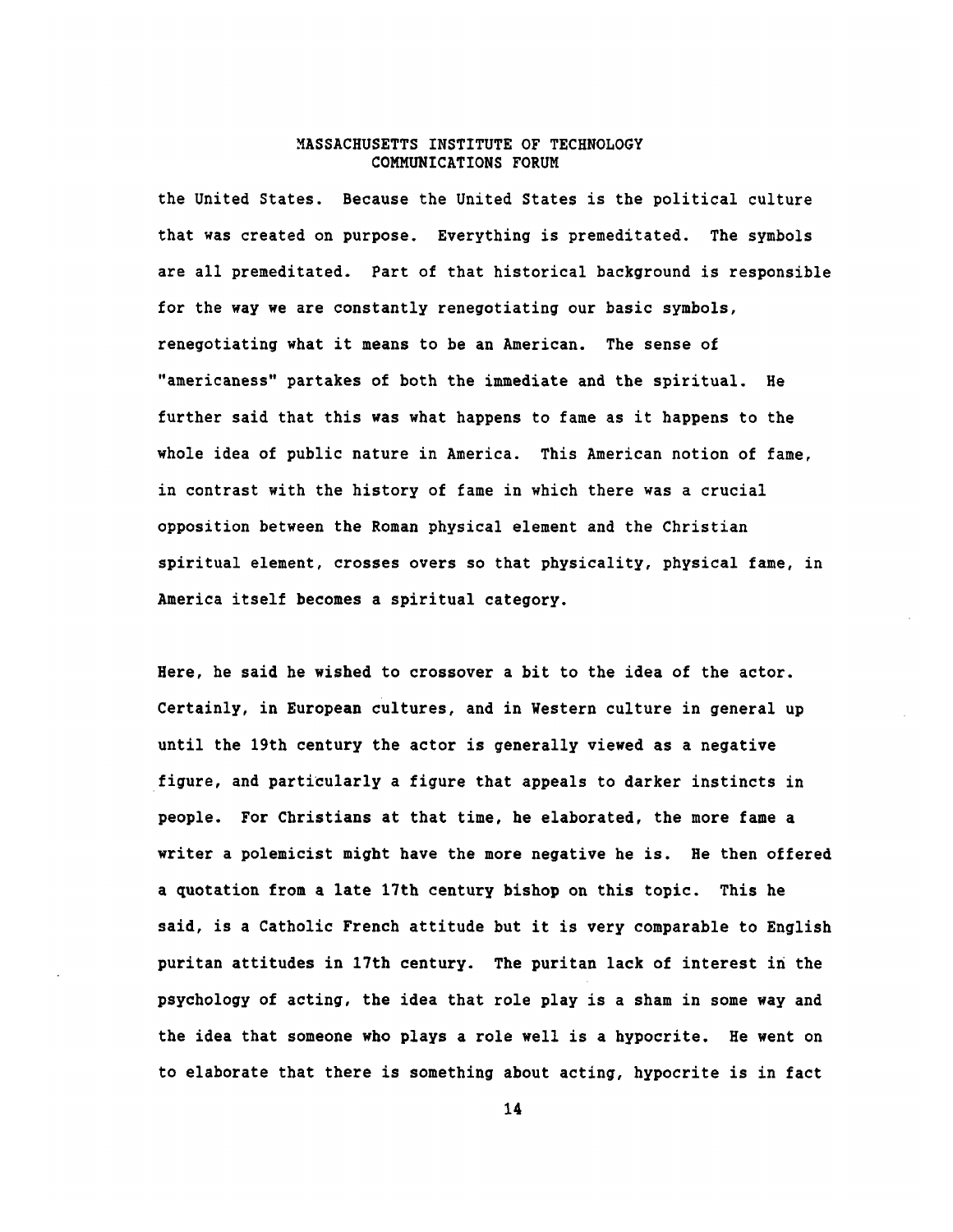the greek word for actor, that raises the questions of hypocrisy in these early years of modern theatre.

Braudy then said that the negative idea about acting that Christian polemicists had yet in America becomes positive. The bitterest opposition to theatre prospers when theatre becomes popular, when performance becomes more important as a way of surviving in society, as a way of defining yourself in society. American fascination with performers crosses the spiritual and the political in this way and follows that conflict almost to the latter. For Americans, he continued, the spiritual and the political are coordinate realms. America itself as a political economy has a spiritual sanction, so public men, actors and performers should have that same kind of spiritual sanction. We want spirituality to exist in public. The TV evangelist is just one example of this. Spiritually public but physically private, the categories have been turned around. We all know the category of the shy movie star who will take off her clothes in front of the camera but will not sign an autograph. The film, the visible presentation of people who are not there, allows a kind of selfexposure if we define the self as the physical body.

This attitude towards fame is a paradox. In support he made two 19th century quotations. The first **by** Emily Dickson, said that "To earn it **by** disdaining it is fame consummate fee". He elaborated that the whole style of Emily Dickson of ostentatiously turning away from fame and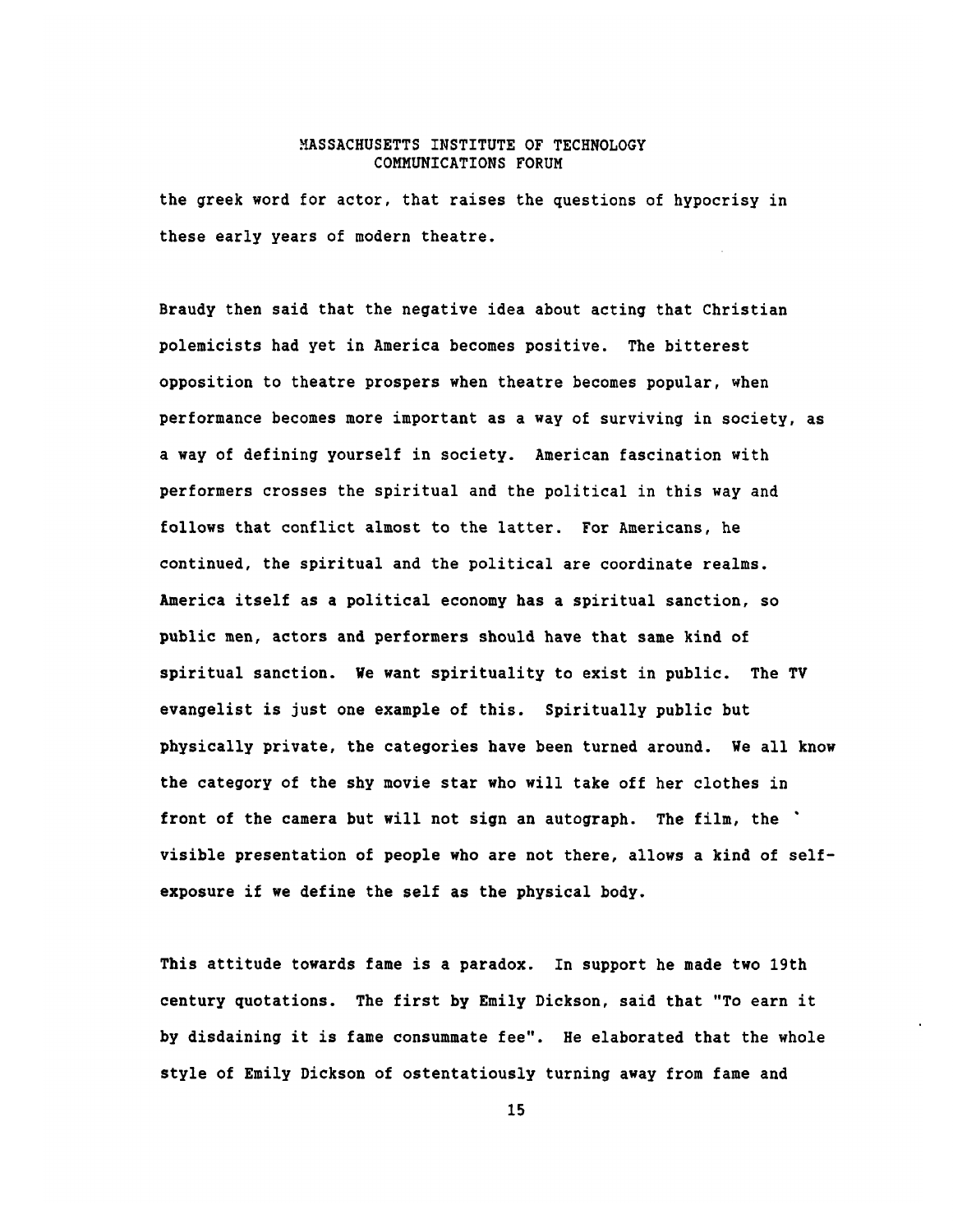publication is very much in accord with the whole style of avant-garde described before.

He then quoted Disraeli, "The more you are talked about the less powerful you are". He elaborated that, if you think about Disraeli's words in terms of 20th century history, it is no longer true. Deep in our hearts we think that the more we are talked about the more powerful you are. That is true particularly of people who want things economically.

He went on to say that American democratic theatre is how we can call this whole attitude. The spiritually self-made person who needs an audience. That person who says "I am unprecedent, I am unique, I am original and I want you to appreciate that". He advanced that it is his belief that this is a combination of the pushing forward and the hanging back so characteristically American. The speculator is someone who can bind the utmost materiality with the visionary, once again performing that crossover of categories. He then said that P. T. Barnum in the 19th century would create illusions, but what is really interesting about Barnum is not that he is a con man. The real Barnum would tell people "I'm gonna fool you. Here's how I'm gonna fool you. And now I'm gonna fool you. And do you understand how I fooled you?" That is part of democratic theory as well, there is a conspiracy between the public performer and the audience. Let's get together and be fooled about this. And your freedom is that you know about it. This suggests a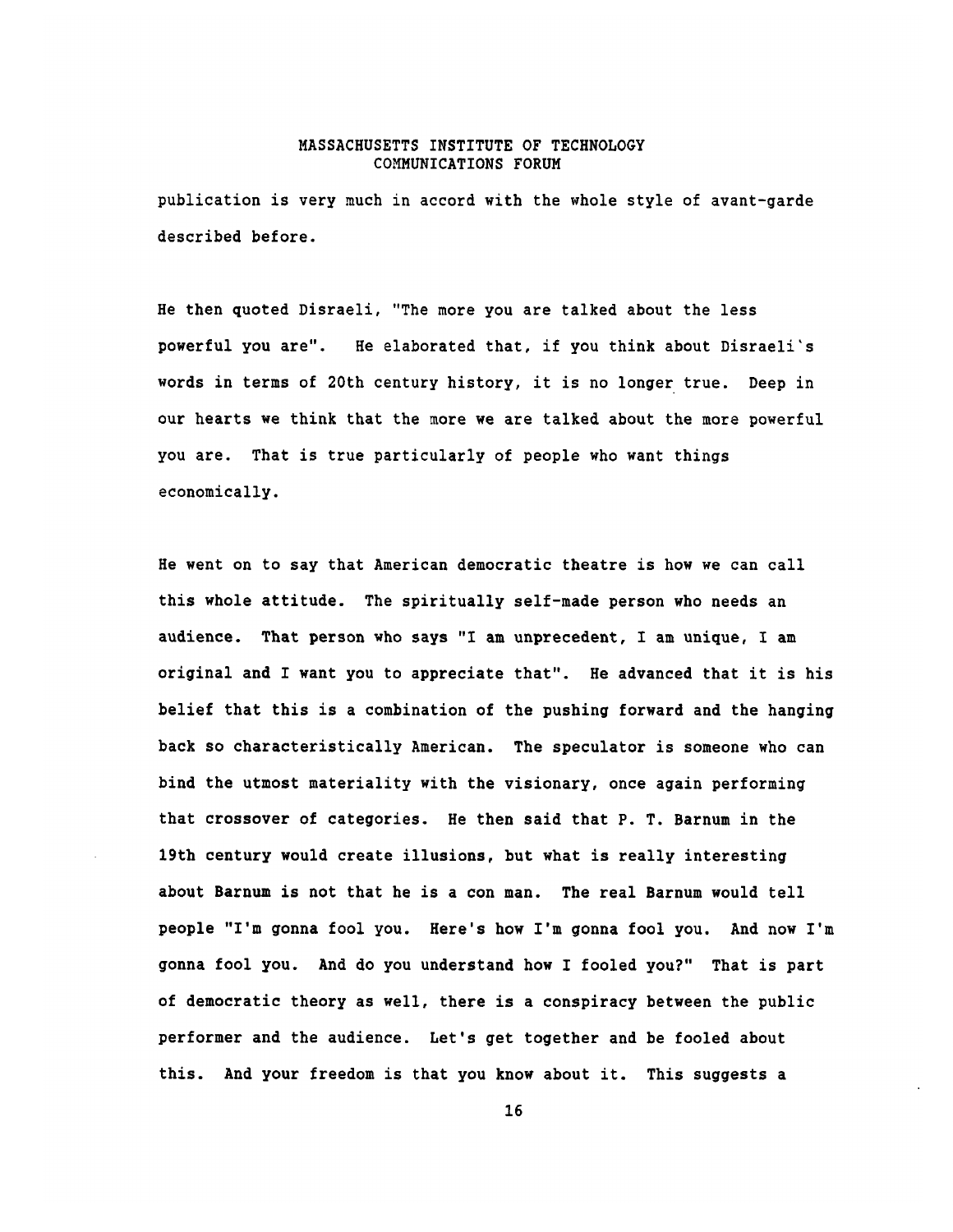distinction between political fame figures in democratic and totalitarian societies in the 20th century. The democratic fame figure supports the fame of the audience, and has a kind of self-irony about himself or herself **,** "Well I'm just here as your representative, I'm not really special in any way. Now, the totalitarian fame figure is one in contrast who embodies the fame of the audience and thereby replaces it, vest your desires for fame in me. He cited as examples FDR and Hitler, respectively.

In this regard, he stressed that one **of** the issues he was trying to develop is what does public performance means politically in a mass society. FDR's performance is ironic where Hitler is totally serious. The democratic performer implicitly praises the audience, while the totalitarian performer somehow walks forward with the audience behind him.

He went on to say that another characteristic of fame in the 20th century that is connected with the above is that fame requires a necessary illusion of historical connection. That is, no important famous people in the past said they came out of nowhere. They were always connected in one way or another with somebody before who was exactly like them. In Greek mythology the hero is always connected to a predecessor. Yet in the 19th and 20th centuries a certain element in the history of fame becomes more important and that is the illusion of being unprecedent, the illusion of being ahistorical. He emphasizes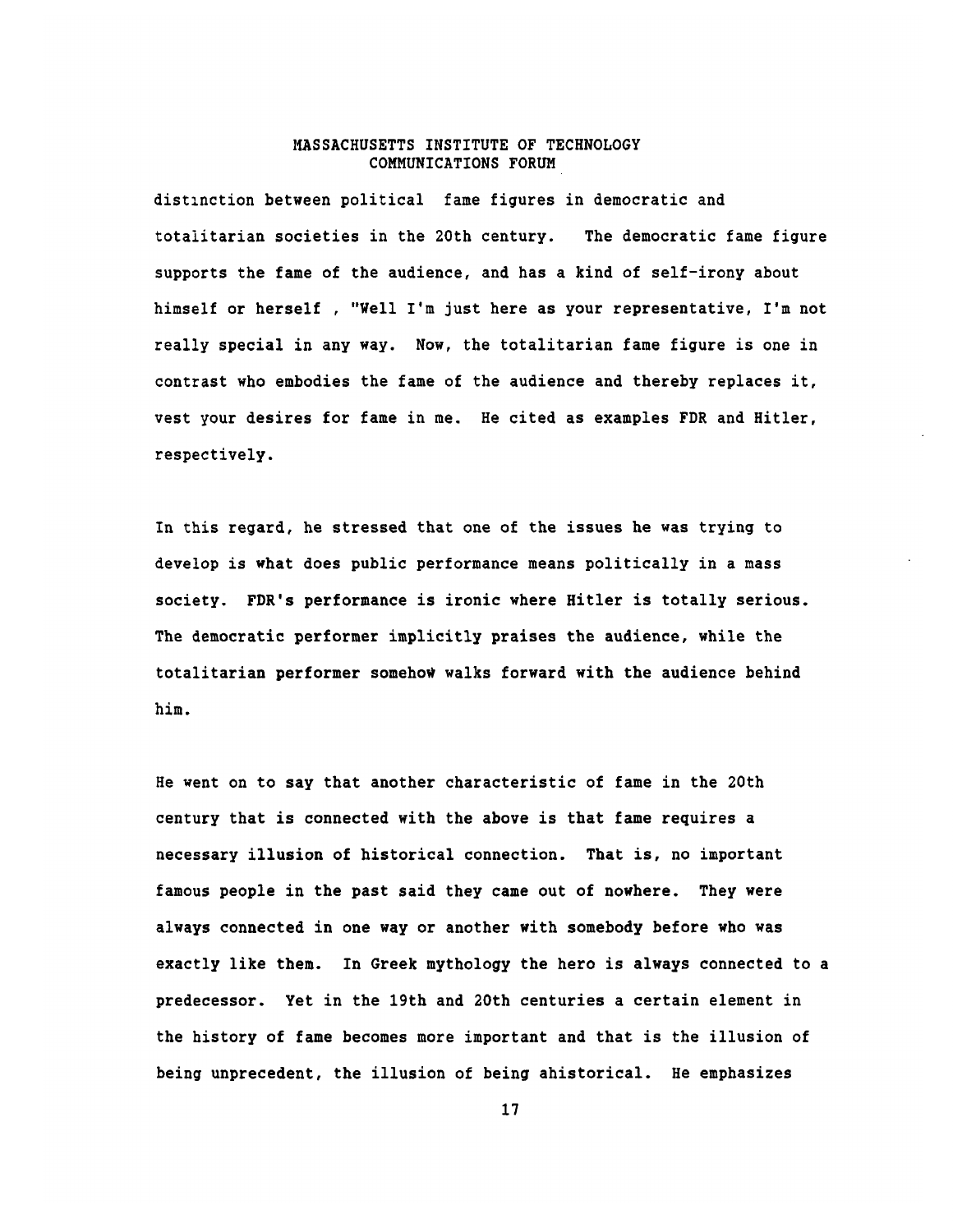that once again there is a paradox. On the one hand, I come from the past, I am the most recent embodiment of all the great figures you know already, on the other hand I'm just me, I gotta be me. These are elements that necessarily go together. Because one is the historical one, once again the kind of Roman and classical idea of precedence, of physicality of there being a genealogy of historical figures; and the other the spiritual element of not being in touch with other human beings at all but being in touch with the cosmos, being in touch with the future, being in touch with God, being in touch with the intangible in that same way.

He summarized **by** saying that all these paradoxes that he has ben looking at our present moment have gotten more and more complicated, because they are very vital to the kind of problems we are facing now in an overburdened with both information and people. With the increase in information and the increase in population that the whole relation of what is individual in us and what is general in us has become even more crucial issue. He stressed that is a fame issue. Because, it is exactly the problem of fame. It is the doubleness of the assertion of the historical connection and the assertion of being unprecedent are inseparable elements of the public person now. And its companion problem, what is public and what is private. One has only to look at most of Washington's recent scandal's. Public performance is a common language in a country that has very little in common except for the fact we all consider ourselves Americans. We all potentially focus on all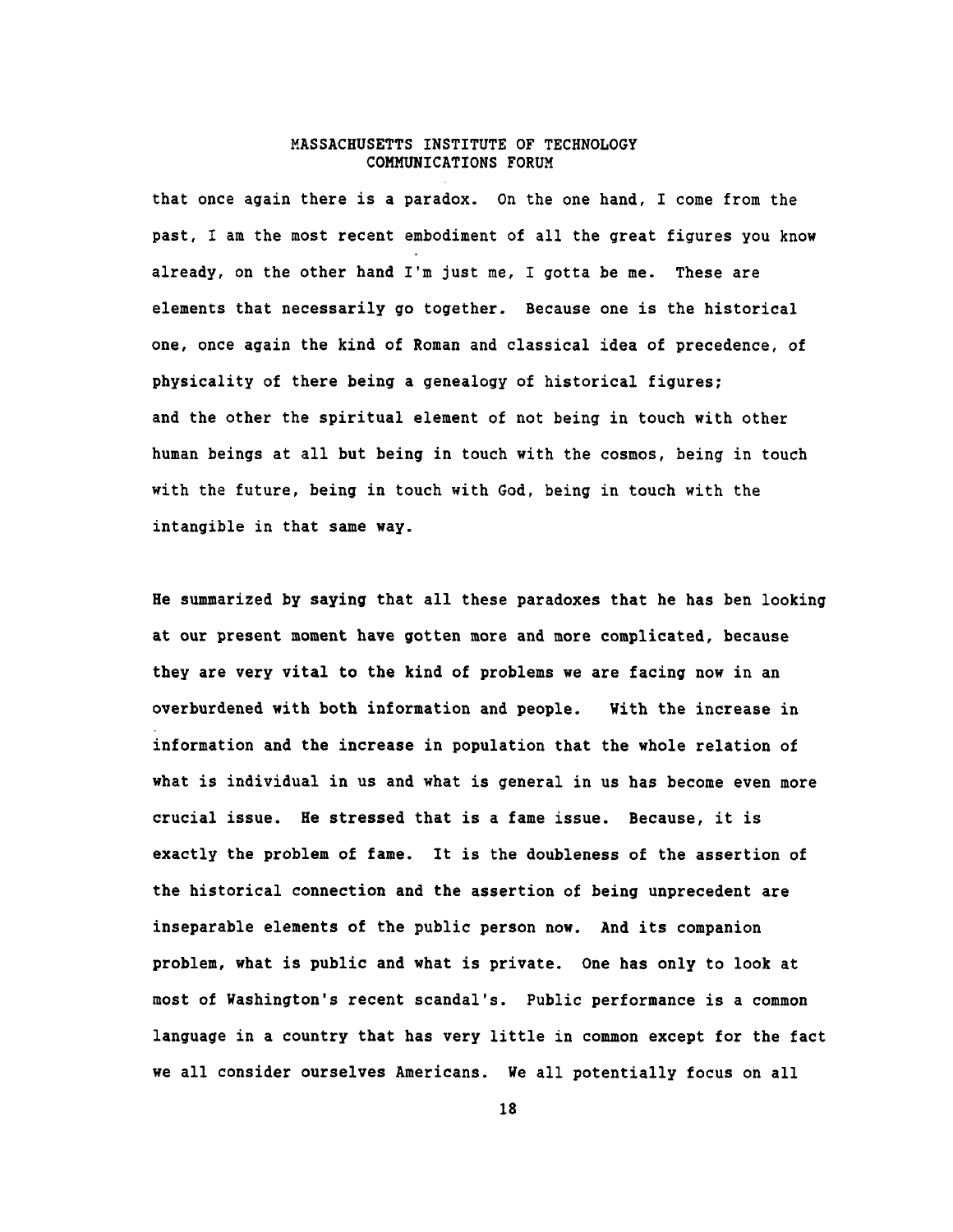the same public figures. It is.intriguing that Gorbachev and the Russians think that is the way out, importing some sense of performanceoriented individuality from America. United States and Russia are the first great successes in what I would call internal imperialism. The United States with political democracy and Russia with economic democracy. They consolidated their internal structures, their governmental structures, their national structures through a shared moral/spiritual point of view. Probably on the model of Napoleonic France, but they take it a lot further. One of the ways the United States has used to take it a lot further is through the movies, through the use of the media to cast on a giant screen new paradoxes of performance and political nature.

Braudy concluded asking the question where this all going to go? He answered that he is not certain whether it will be the end of fame or of a certain tradition of fame. He said that there is a lot of ambivalence, people are getting a little more sensitive. It certainly points out to the victory of the western idea of the individual as a cultural unit. As a culture figure defined particularly **by** an ambivalence about the issues mentioned above. An ambivalence of the identity that is vested in the physical versus an identity invested in the spiritual. An ambivalence of what constitutes one's private life and what constitutes one's public life **,** what constitutes oneself when one is alone and what constitutes oneself when one is with others.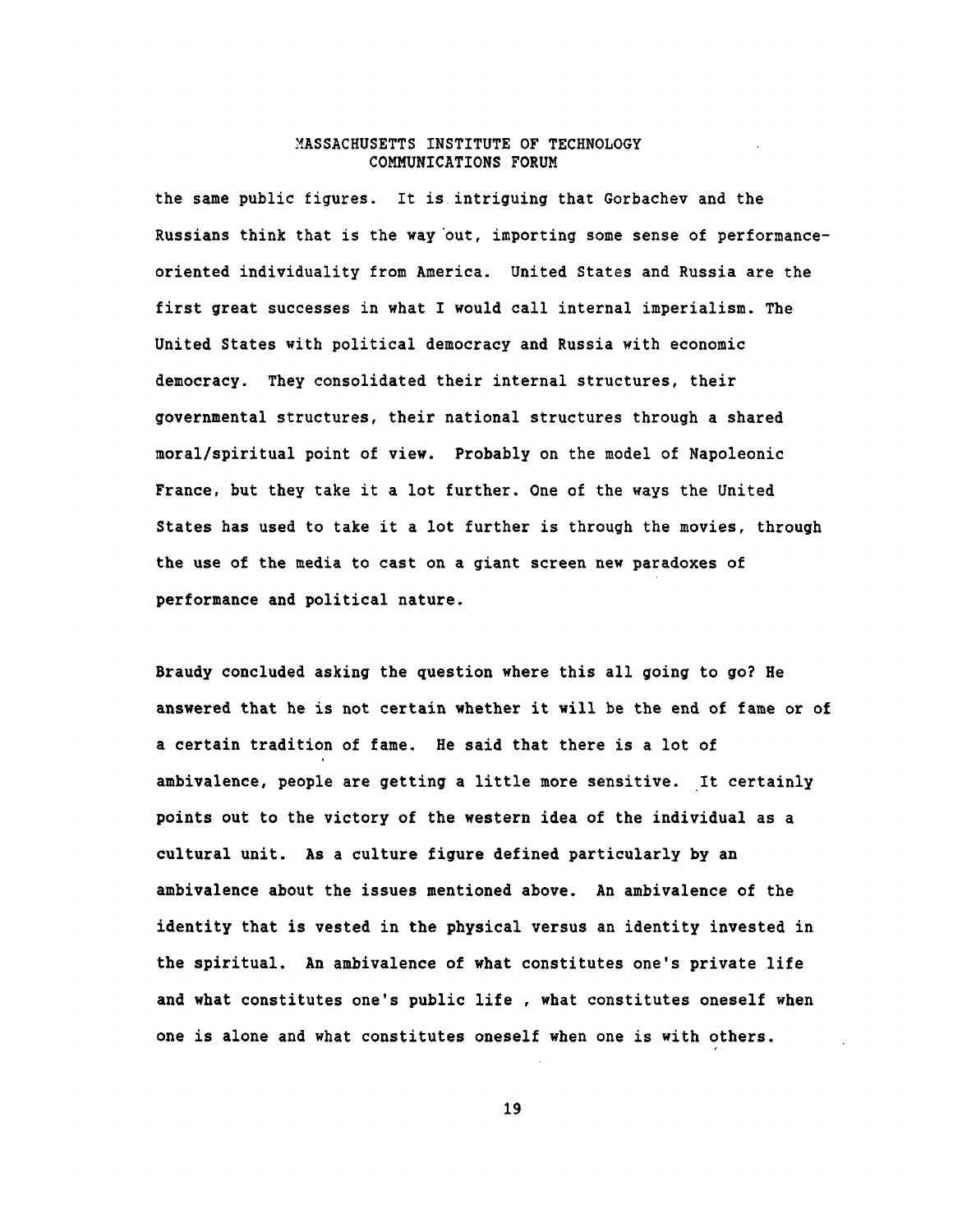He suggested that because of the movies, because of television, because of the experience of being intimate with people who are not there, that Americans are particularly suited to turn this ambivalence, this paradox, into synthesis.

The first comment from the audience was made **by** a stage actress, who raised the issue of the strangeness of working with video, the movies. She suggested that there was a feeling of not being in command anymore. Professor Braudy said that it is very much in accord with the idea that there are different models with different master professions. Now the model is being a performer, the standard. Thus the kind of fragmentation mentioned in the making of video or film is very characteristic of our fragmented, running about, social life, because of increased popularity, increased media.

The next question, addressed to Professor Braudy, asked for clarification about the concepts of cultural democracy and mass society because the two seem to be contradictory in a way, given the Reagan experience. Braudy replied that Reagan's historical reference was Roosevelt. He went on to say that Reagan was not totalitarian because nobody followed, he did not do most of what he promised. He said that he believed that Reagan more than Kennedy is a real television person. He emphasized that there is a not necessarily positive soothing side of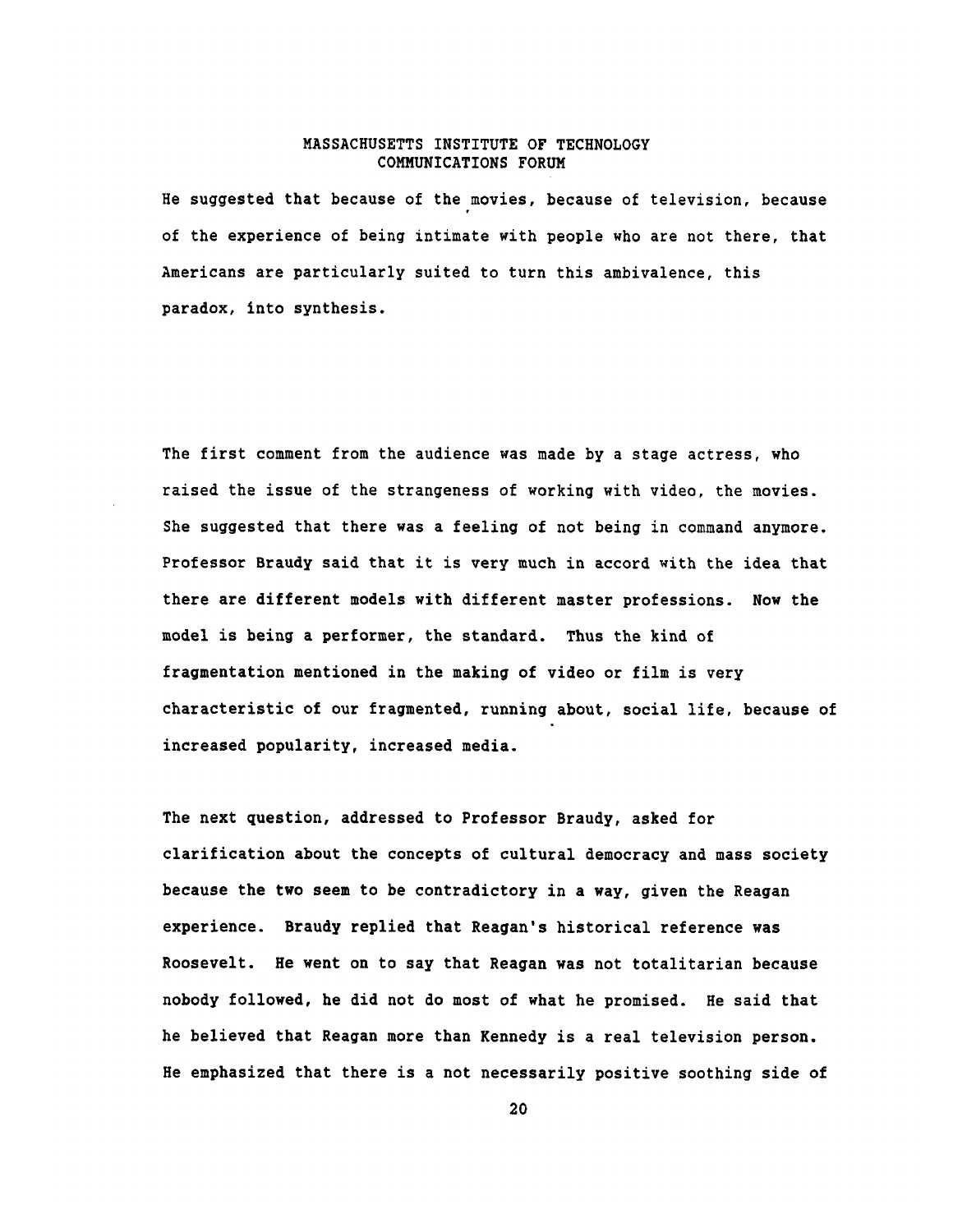cultural democracy. Reagan was elected because he was perceived as a nice guy. He argued that Reagan's popularity continues to be high because of the illusion he performs, just like P.T. Barnum, and everybody knows about it.

The next comment was about star acting. Professor Naremore in this regard said that there appears to be a performance within the performance going on which allows the star system to work. For example, Katherine Hepburn is always thrust into performances where her stage and athletic past are brought forward. The star's performance is structured around the discourse about the star that the audience is aware of, an old tradition in the theatre.

In response of a related comment for further explanations on gestural tradition and the star system, Naremore indicated that gestural tradition involves some kind of an expressive language that involves meanings in gender, social class, ethnicity; we are still using socially codified ways of behaving. We do not need the textbooks anymore because we see them so much more in the form of images. Braudy added that one can also associate it with letting the audience in, linking the audience to the figure of the great performer. The body becomes intertextual in a way, he concluded.

The following question asked that given the fact that in political life political figures seem to look for famous figures, what affect does it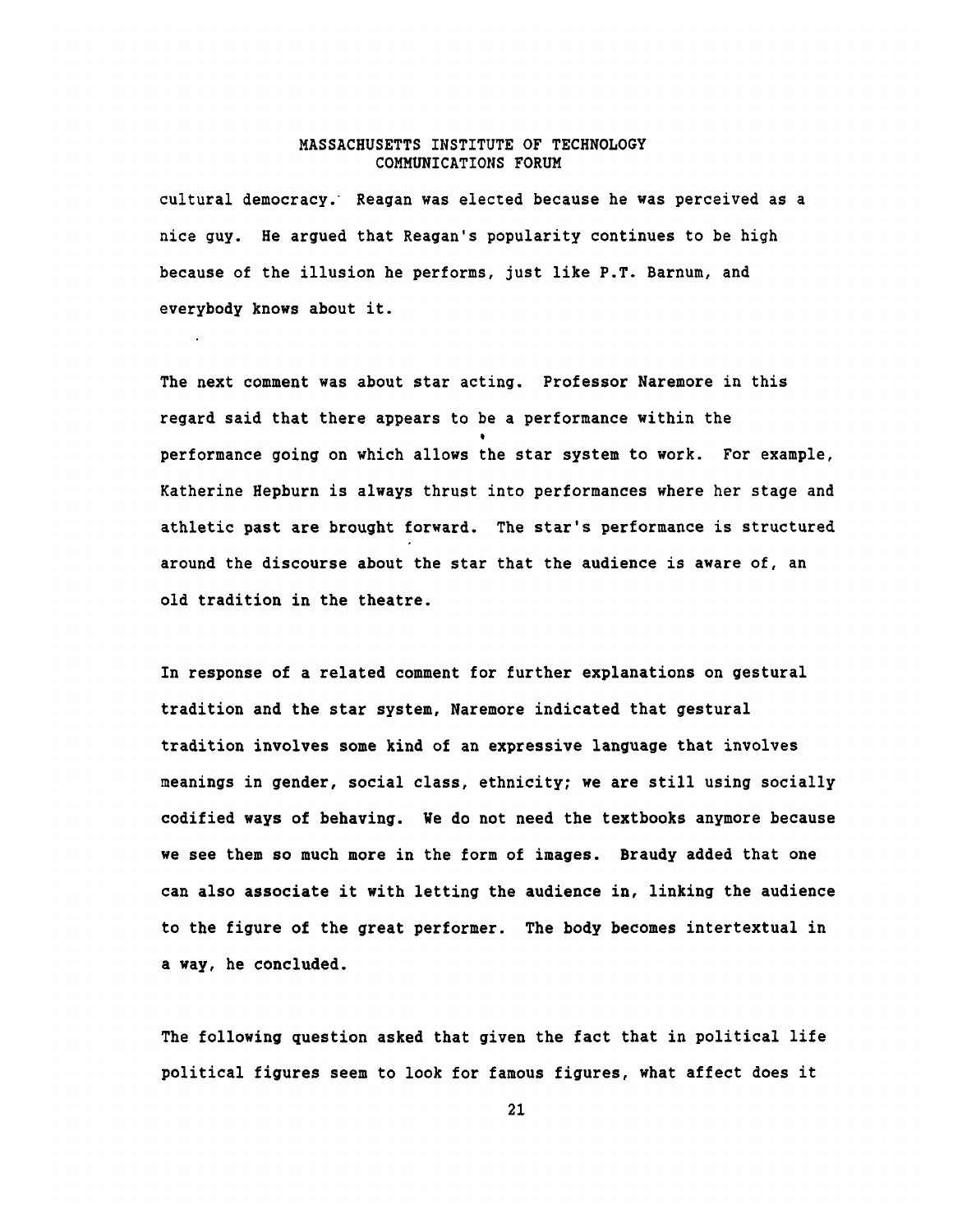have on political life. Braudy responded **by** saying that it has to do with the power of celebrity. He said that Europeans are still fond of making condescending remarks about American culture **by** pointing to Reagan's presidency as the presidency of an actor, whereas Europeans have professors and intellectuals running their society. Naremore confessed incapable of saying what would happen in the future but said he found the question intriguing because it goes to the heart of matters of authority. That is how a society confers authority on a performer. Who has the right to speak and whose words will be taken most seriously. Braudy returned to the question **by** saying that until fairly recently for an actor to have a political opinion was considered to be ridiculous. Whenever they did appear it was the political arm that decided who should speak. He made an analogy with the way that kings and potentates crowded around Lindbergh after his flight, the spiritually famous performer. Politicians think that actors have some magic to fame and wish to move into that. What happens now is that actors and all sorts of people are having all kinds of opinions, and that has a complex impact on their constituencies.

The next comment interpreted Braudy's talks as saying that celebrity itself is becoming so democratized that everyone has a chance of being on a talk show and we now even have celebrities who are famous for nothing other than the fact they are celebrities! That may be a distinctive feature of contemporary culture. It was argued that television may be leading in this way. And television proliferates so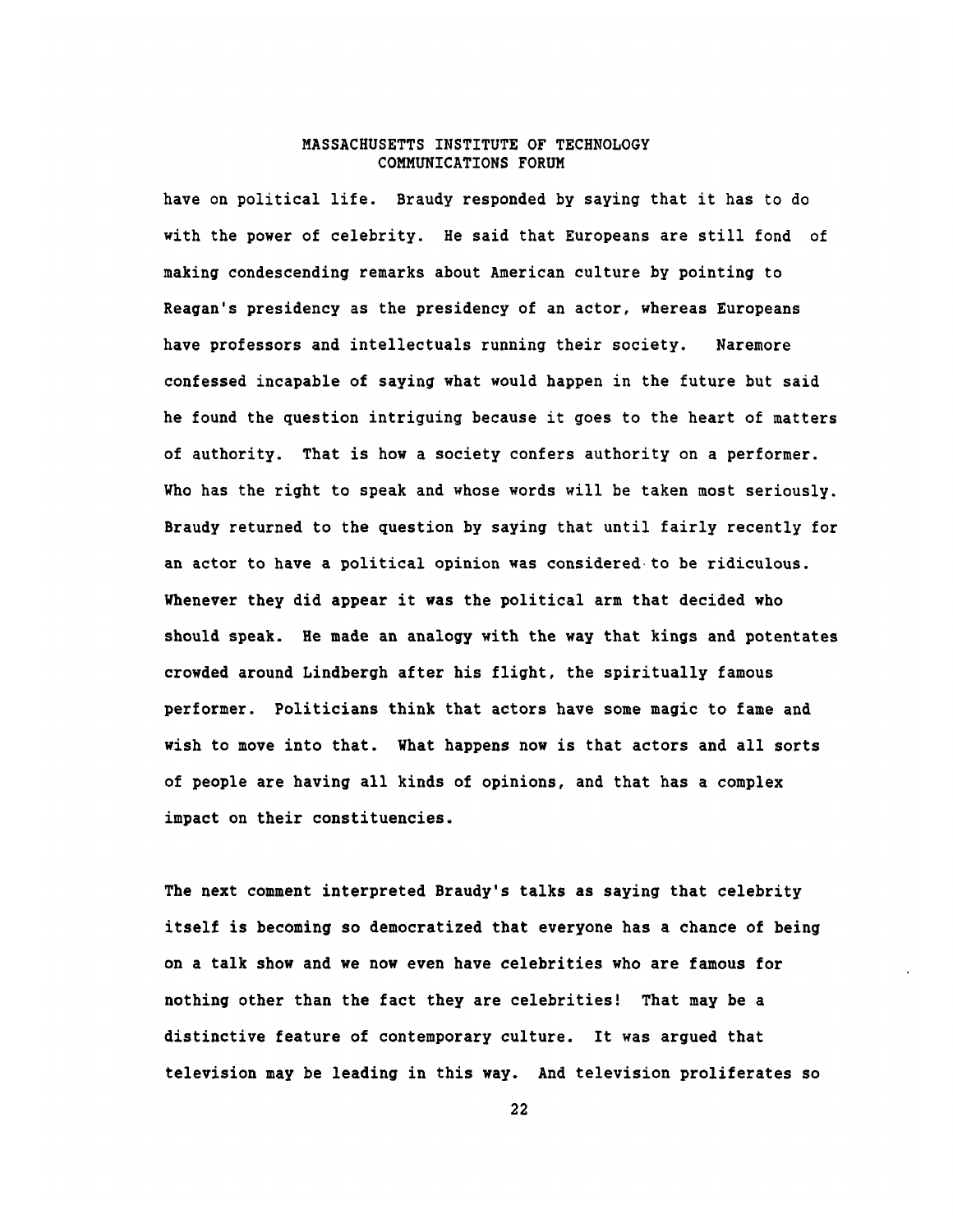many celebrities that are forgotten **by** the next season.

Naremore responded that these ideas get talked in the media itself, suggesting there is a kind of ironic postmodern culture, exemplified in movies like The King of Comedy. Or even a film like Robocop which is about the anxiety of being human, are we real human beings or are we simulacra? He suggested that a lot of this is a kind of human nostalgia for a past when humans were humans, a past that never existed. Perhaps what the technology is teaching us is that to be human is to be engaged in some kind of sign system. Braudy added on that, that he thought that science fiction and horror in particular face this issue maybe more directly than other media, but is reflected elsewhere. For example, think how strange it is Barbara Walters to ask Johnny Carson: What is Johnny Carson really like?

The next question inquired if we are not overestimating the commercial system. Naremore said that the argument implied in the question reminded him of a famous essay on postmodernism which argues that this new modern of production flattens out any sense of history and cultivates this permanent sense of irony. Naremore said that he is not really in agreement with that argument because it also echoes one of the oldest arguments about mass culture that goes back to the Frankfort school in the 1920s, particularly people of Adorno who were afraid of mass manipulated one-dimensional culture that was going to turn us all into zombies. But when I look back at the period Adorno's ideas became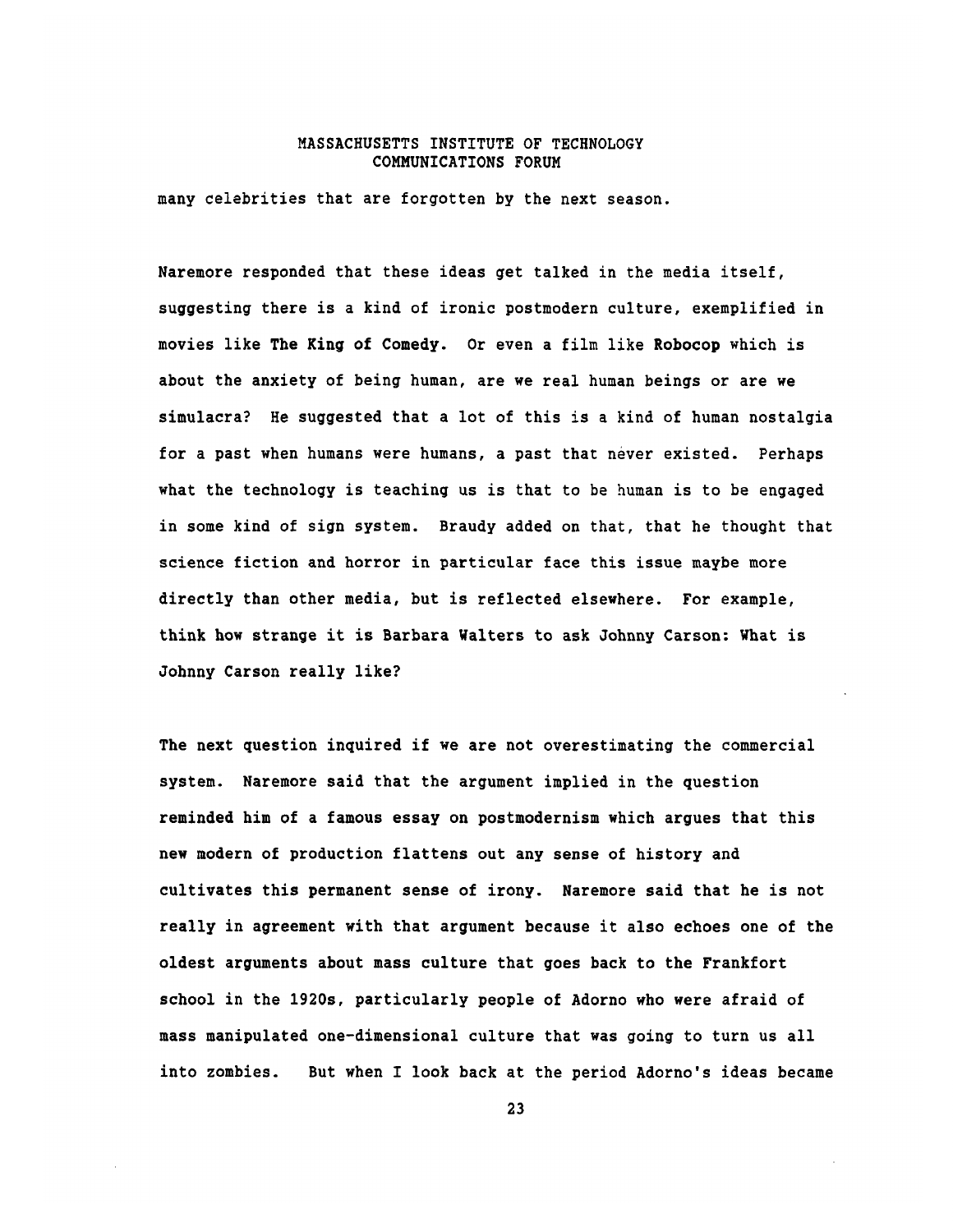famous, I find a very rich popular culture going on.

Braudy added that we see our culture so undifferentiated because we are in it, once we start looking into the past we see a lot more. He said that he was also very dubious about the commercial market. He said that studios cannot really read what is going on with any degree of accuracy, that is why there are sequels.

The next questioner asked why neither speaker had discussed the way a "male gaze" was inscribed in films and television. Naremore said that the question was not directly related to the topic. The original feminist argument saw the camera as a male spectator, leaving no space for women to be total actors, as opposed to passive objects of display. He then cited his own juggling when writing about Dietrich. He conclude that it is not as simple as male/gays, there are also female/gays, but that cinema was built around patriarchal conventions.

Braudy added that there is a difference between a movie and "the movies". **A** movie ends, on the other hand Dietrich as a performer continues and has a reality that is different from the reality she creates in any given movie. The performer has a reality that may be finally squeezed **by** the director, **by** the patriarchal discourse, or the shape of the film or the plot. But yet, there is the power of the performer that breaks out of the form.